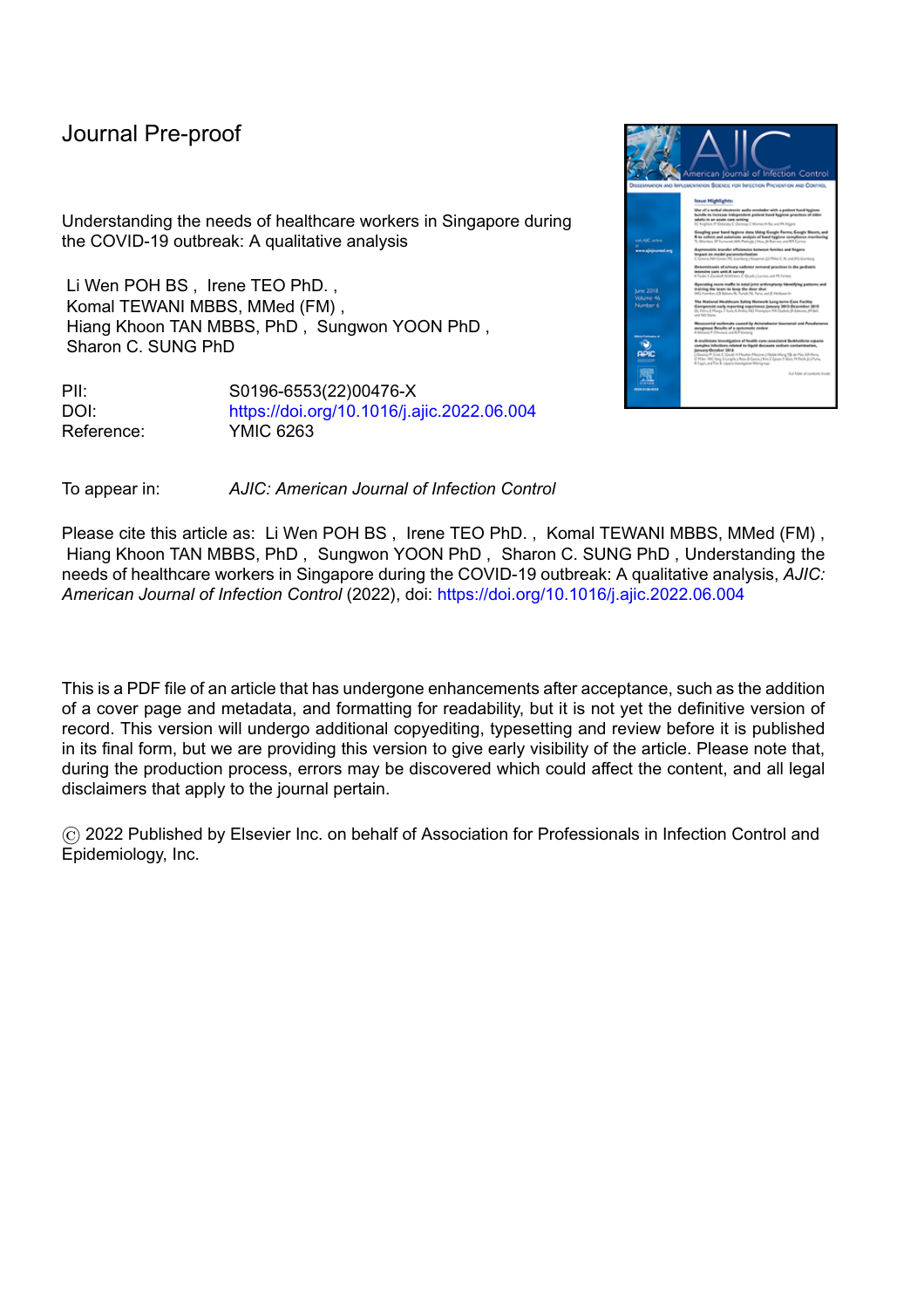# **Understanding the needs of healthcare workers in Singapore during the COVID-19 outbreak: A qualitative analysis**

l

Li Wen POH<sup>a</sup>, BS, Irene TEO<sup>a</sup>, PhD., Komal TEWANI<sup>b,c</sup>, MBBS, MMed (FM), Hiang Khoon TAN<sup>d,e</sup>, MBBS, PhD, Sungwon YOON<sup>a</sup>, PhD, Sharon C. SUNG<sup>a,\*</sup>, PhD sharon.sung@duke-nus.edu.sg

<sup>a</sup>Health Services and Systems Research, Duke-NUS Medical School, 8 College Road, Level 4, Singapore 169857

<sup>b</sup>SingHealth Duke-NUS Supportive & Palliative Care Centre, Duke-NUS Medical School, 8 College Road, Level 4, Singapore 169857

<sup>c</sup>KK Gynaecological Cancer Centre, KK Women's and Children's Hospital, 100 Bukit Timah Rd, Singapore 229899

<sup>d</sup>Division of Surgery, Singapore General Hospital, Outram Rd, Singapore 169608

<sup>e</sup>Division of Surgical Oncology, National Cancer Centre Singapore, 11 Hospital Crescent, Singapore 169610

\*Correspondence: Dr Sharon Sung, Assistant Professor, Health Services & Systems Research, Duke-NUS Medical School, 8 College Road, Level 4, Singapore 169857

# **ABSTRACT**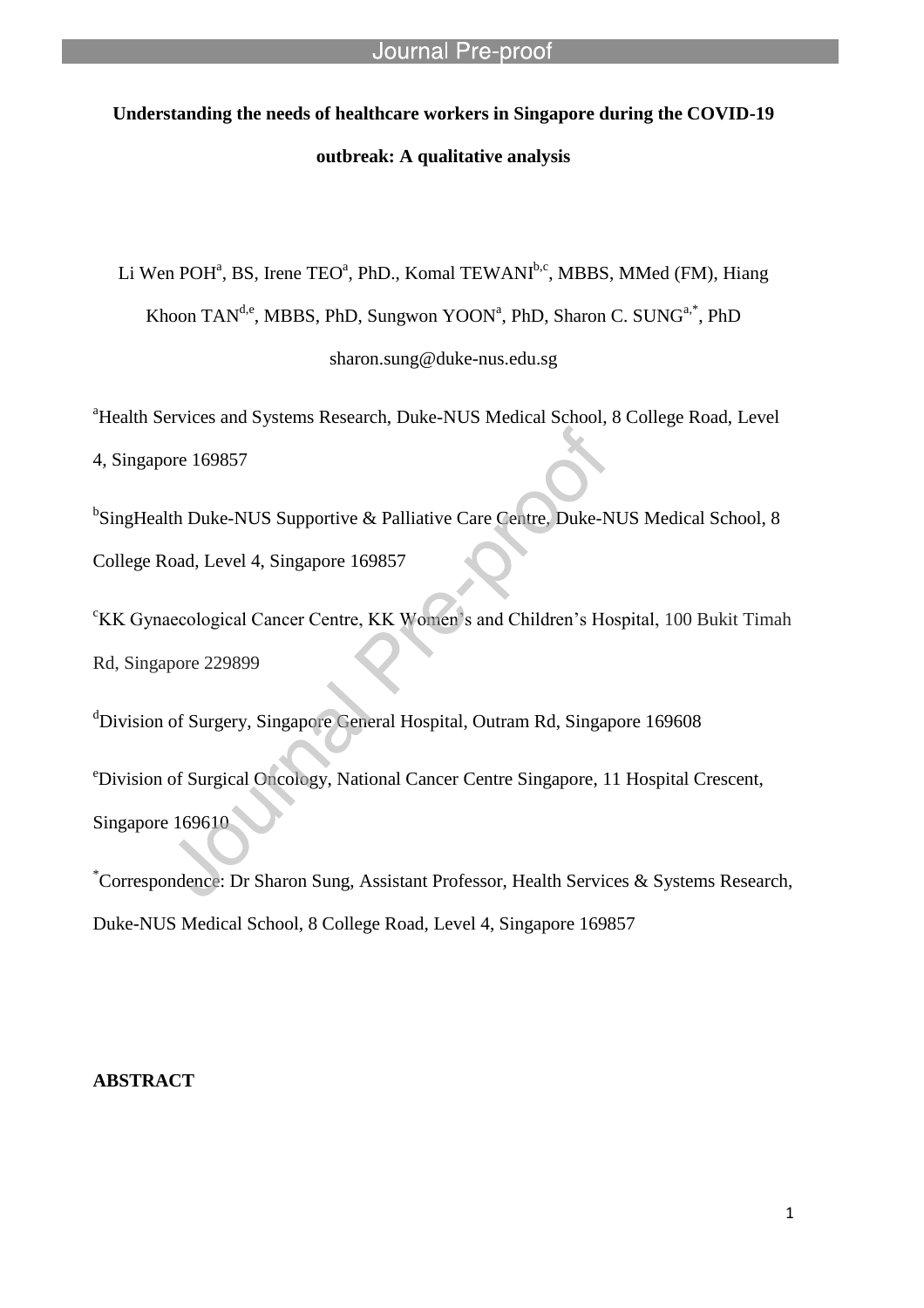**Background:** A successful public health response during the COVID-19 pandemic pivots on the ability of healthcare workers (HCWs) to work through immense workplace-related physical and psychological pressures.

l

**Objective:** The aim of current study was to explore support needs of HCWs during the COVID-19 outbreak in Singapore and to identify implications for practice and workplace policies.

**Methods:** A descriptive qualitative approach was adopted in this study. HCWs from a major public healthcare cluster in Singapore (n=612) responded to an open-ended question in an online survey. Results were analysed using content analysis via an inductive approach.

**Results:** Five main themes that borrows from Maslow's Hierarchy of Needs emerged from content analysis, with 17 categories under the themes. The five main themes are: *physical needs, safety needs, love and belonging needs, esteem needs* and *self-actualization needs*.

**Conclusion:** Findings from this study indicate that there were many unmet needs among HCWs during the COVID-19 pandemic. An overview of various need areas identified in this study may guide future research and development of interventions to mitigate the negative impact of disease outbreaks on HCWs.

#### Keywords

Healthcare workers; COVID-19; wellbeing; qualitative research

#### INTRODUCTION

The COVID-19 pandemic has posed a monumental challenge for healthcare systems globally, putting their capabilities to the test and exposing weaknesses. A successful public health response during disease outbreaks pivot on the ability of HCWs to work through the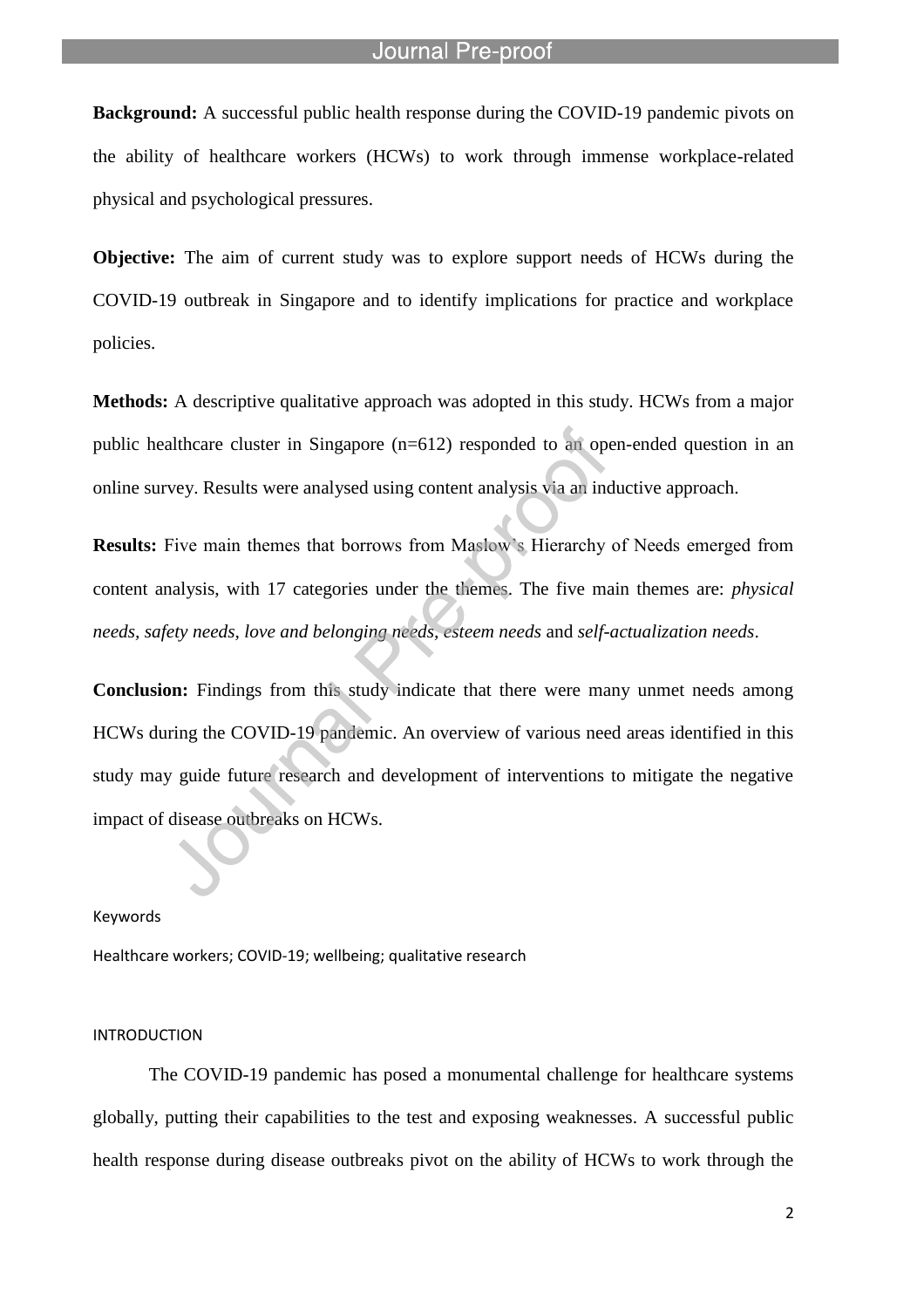l

crisis. Studies of past infectious disease outbreaks have consistently found significant negative impacts on the mental health of HCWs (Chong et al., 2004; Chan & Chan, 2004). Such impacts, such as HCW burnout, may decrease healthcare capacity and efficiencies, which in turn limits the ability to mitigate and control the pandemic.

Singapore confirmed its first case of COVID-19 in January 2020 and experienced a peak in daily imported cases in March 2020. Strict measures, such as closure of all nonessential workplaces and mandatory wearing of face masks, were implemented by the nation's multi-ministry taskforce. Despite these efforts, the number of cases within the community had continued to rise substantially. Globally, it overwhelmed many healthcare systems and healthcare manpower was severely strained as a result of the sheer number of infected cases.

The aim of this study was thus to understand of the needs of HCWs during the COVID-19 outbreak in Singapore and to identify implications for practice and workplace policies. Throughout the pandemic, HCWs worked long hours in a high pressure environment that was often characterized by uncertainty. As HCWs are the pillars of our healthcare system, it is crucial to understand how they can be best supported. The present study utilized a "bottom-up" qualitative approach to gain more in-depth understanding of the diverse needs of HCWs and ensure that any interventions recommended will match the support desired by them.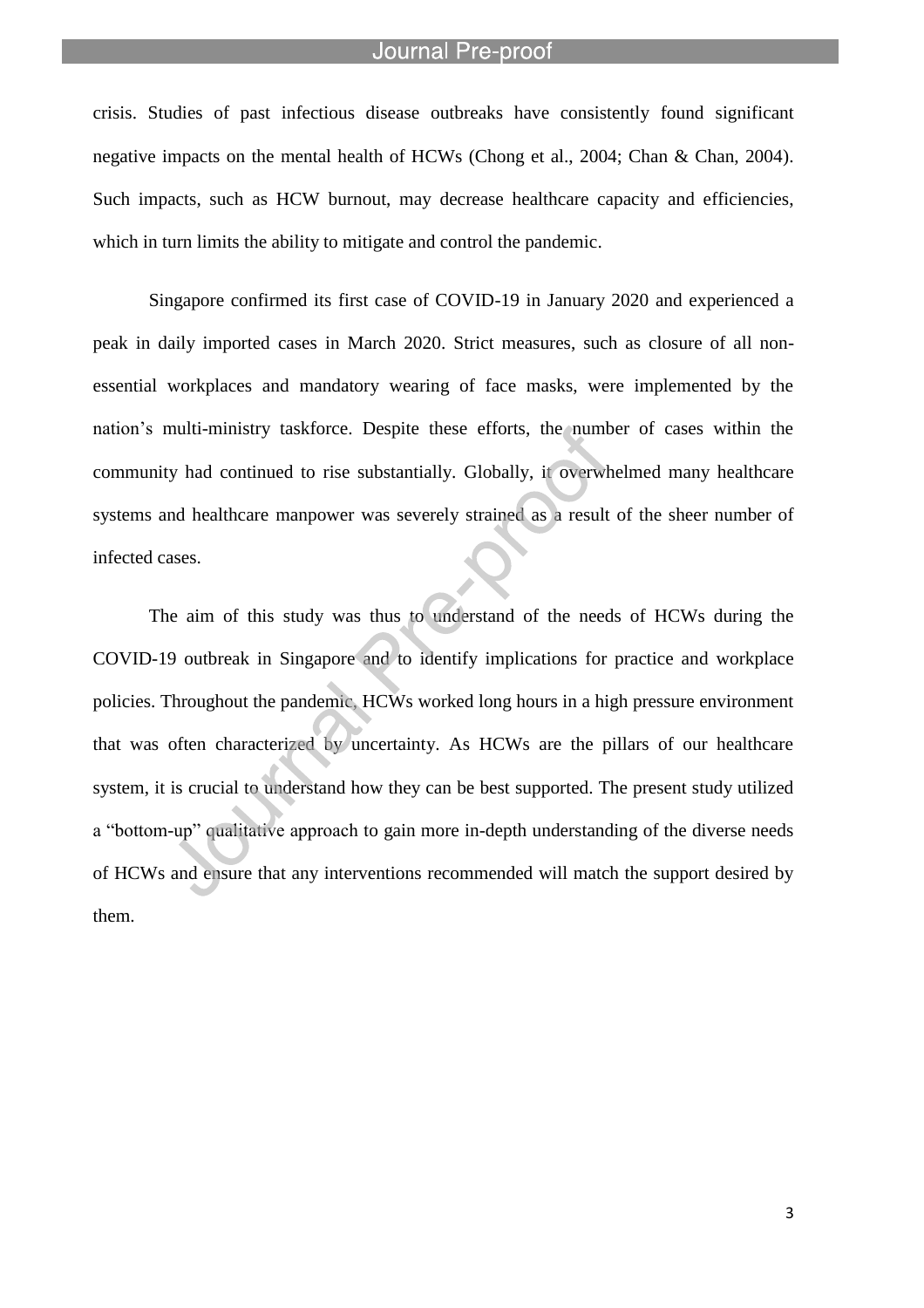#### **METHODS**

#### **Study design**

A descriptive qualitative approach was adopted in this study to analyse the responses to an open-ended question that was embedded in a larger survey study (Teo et al, 2021). The question asked participants: "Please share any suggestions on how institutions, departments, or teams such as yours could better assist healthcare workers during a disease outbreak."

#### **Participants**

The study sample included doctors, nurses, and allied health professionals (AHPs) with patient-facing roles who provided health-related services to all patients in the inpatient and outpatient settings, as well as in the emergency department. Allied health professionals included physiotherapists, occupational therapists and speech therapists, which form the bulk of AHPs in Singapore. HCWs were recruited from several healthcare institutions under SingHealth, which is the largest public healthcare cluster in Singapore. Participants were asked to complete the online survey in English using an internet-enabled device. HCWs on maternity leave, healthcare students and interns were excluded.

# **Data collection**

Data was collected between  $12<sup>th</sup>$  March to  $31<sup>st</sup>$  May 2020 during the peak of the COVID-19 outbreak in Singapore using the online platform Qualtrics. HCWs were invited to participate in the study via email from their respective division/department leads. A free text box was provided for participants to type their response to the open-ended question with no word limitations. Relevant demographic data and characteristics of respondents, such as age, gender, occupation, and perception of exposure to COVID-19, were collected to provide context for data analysis.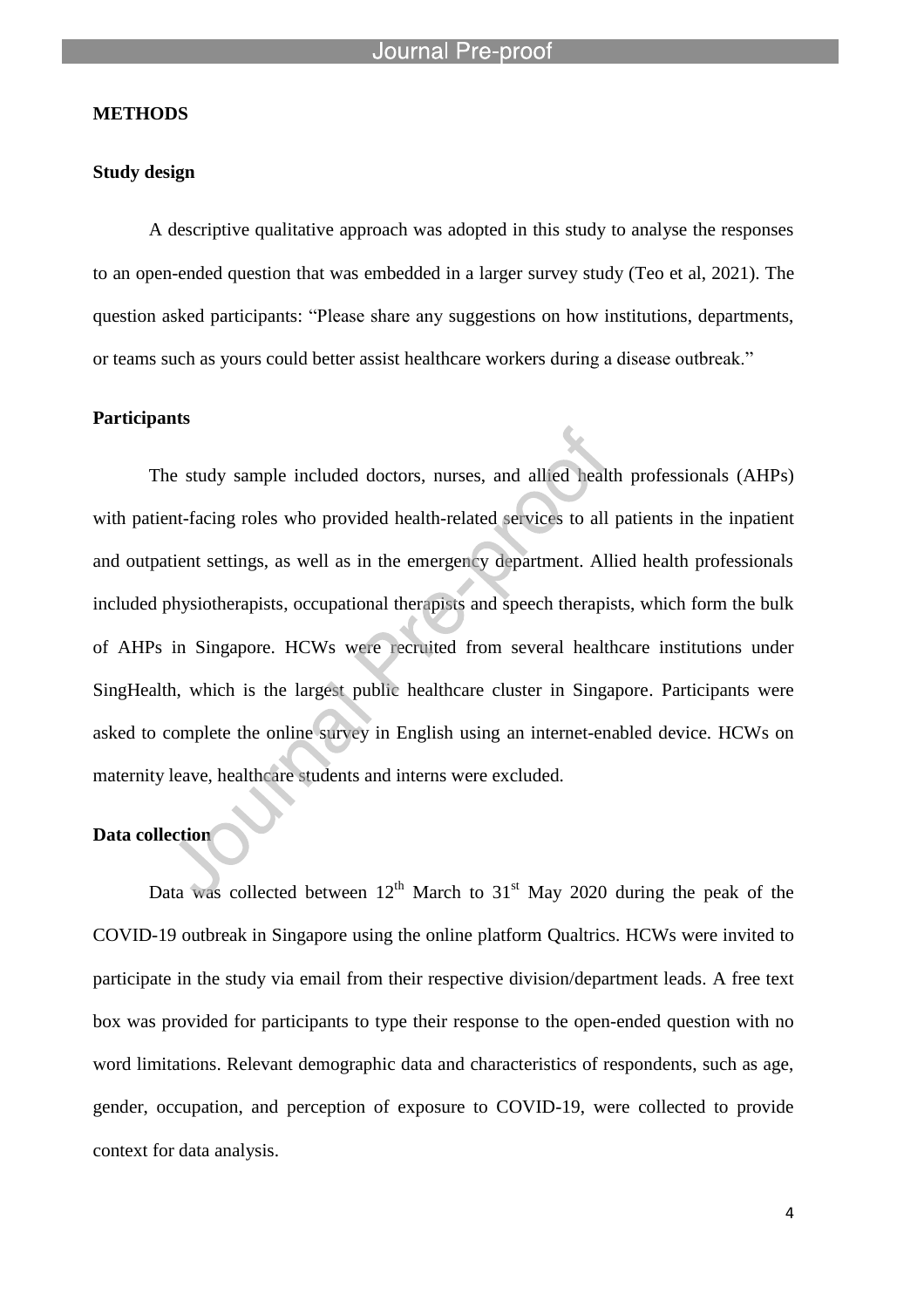## **Data analysis**

Data was analysed using content analysis via an inductive approach. Content analysis is commonly used to analyse open-ended survey questions as it allows for both qualitative coding of the data and quantitative counts of the codes (Bengtsson, 2016; Vaismoradi et al., 2013). Keywords from the data set are systematically condensed into meaningful codes and categories (Hsieh & Shannon, 2005). Three researchers (LP, IT, SCS) read through the responses to obtain a comprehensive overview and independently generated initial codes in a subset of the responses by dividing the text responses into condensed meaning units. Discrepancies from the initial coding were resolved through team consensus to develop a codebook (Appendix I). This process was repeated in new subsets of responses until no new codes emerged. The codebook served as a guide for the primary researcher (LP) to code the remaining data, while the other researchers checked coded responses for consistency and agreement. Similar codes were then organized into categories and themes. Finally, codes were quantified using frequency counts. Code counts within each category were summed and all categories were ranked to identify the top support needs of HCWs. NVivo software was used to facilitate data management.

# **Ethical review**

Ethics approval for the study was obtained from National University of Singapore-Institutional Review Board (Ref no.: S-20-081). Participants provided electronic consent to participate in the study after reviewing an online Participant Information Sheet and Informed Consent Form. All participation was voluntary, non-compensated and anonymous.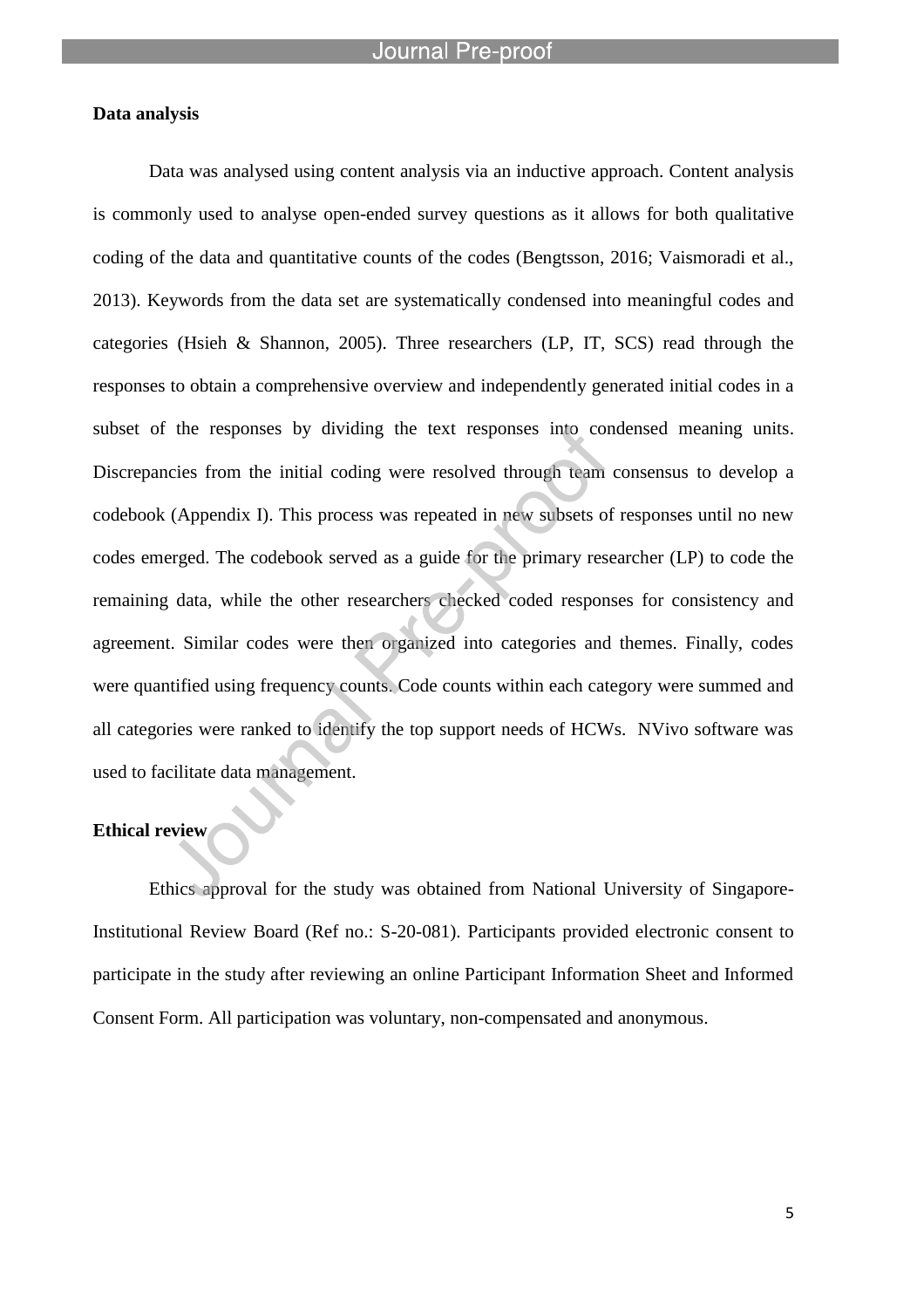# **RESULTS**

A total of 2,314 responses were collected from the larger online survey, of which 806 completed the open-ended question. Responses that did not contribute meaningfully (e.g. "nil", "no comments", etc) were excluded, resulting in a final 612 responses that were analysed. The mean age of participants was 38.75 years old. Most participants were female (80%), likely due to the predominance of females in the nursing workforce which makes up majority of the healthcare manpower in Singapore. 60% of participants were nurses, 22% were AHPs, 16% were doctors and 2% were pharmacists. The proportion of nurses and doctors was similar to the distribution of healthcare manpower in Singapore, while the other groups were slightly over/under-represented (Ministry of Health Singapore, 2019). About half the participants reported having vulnerable persons (young children, elderly, or immunocompromised individuals) living at home. When asked to rate their perceived exposure to COVID-19 at work, 30% reported no exposure at all while 21% rated it as daily.

**Table 1** Characteristics of participants (n=612)

**Characteristics N** (%) or Mean  $\pm$  SD

| Occupation | Doctor                     | 97 (16%)  |
|------------|----------------------------|-----------|
|            | Nurse                      | 365 (60%) |
|            | Allied health professional | 136 (22%) |
|            | Pharmacist                 | $14(2\%)$ |
| Gender     | Male                       | 124 (20%) |
|            | Female                     | 488 (80%) |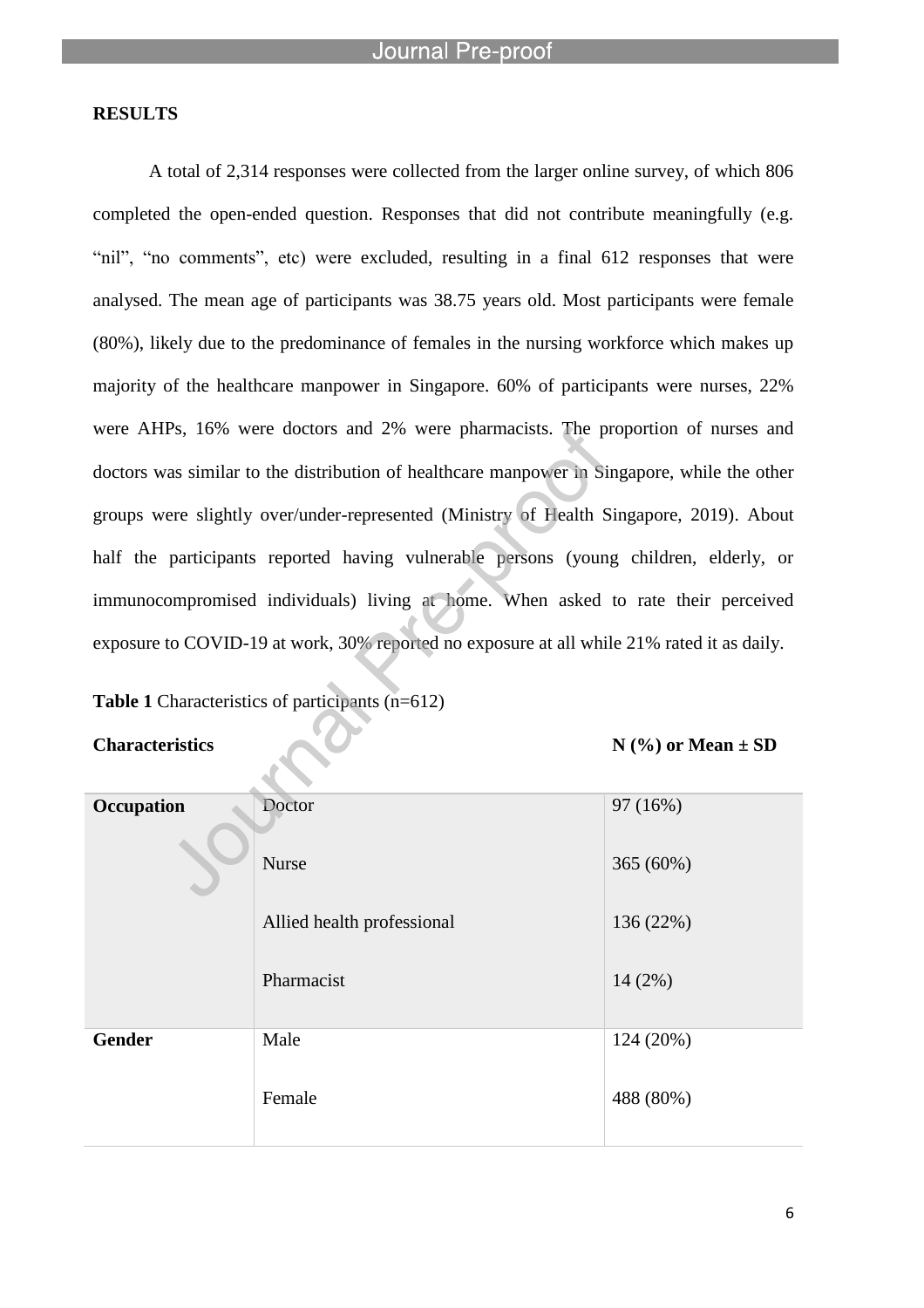| Age                   |                            | $38.75 \pm 11.61$ |
|-----------------------|----------------------------|-------------------|
| Race                  | Chinese                    | 383 (63%)         |
|                       | Malay                      | 92 (15%)          |
|                       | Indian                     | 64 (10%)          |
|                       | Others                     | 73 (12%)          |
| <b>Marital status</b> | Single                     | 239 (39%)         |
|                       | Married                    | 348 (57%)         |
|                       | Divorced/Separated/Widowed | 25(4%)            |
| Vulnerable            | Yes                        | 307 (50%)         |
| persons at home       | $\rm No$                   | 305 (50%)         |
| <b>Perception of</b>  | Not at all                 | 186 (30%)         |
| exposure to           | Occasionally               | 296 (48%)         |
| COVID-19              |                            |                   |
|                       | Daily                      | 130 (21%)         |
|                       |                            |                   |

Given the open-ended nature of the survey and its intended purpose of seeking out areas for improvement, all responses including both positive and negative feedbacks, were analysed. Five main themes emerged from the data, namely: *Physical needs, Safety needs, Love and belonging needs, Esteem needs* and *Self-actualization needs*, which corresponded to Maslow's Hierarchy of Needs. Frequency and ranking of categories are presented in Table 2 to reflect the order of importance of support needs desired by participants. Quotations shown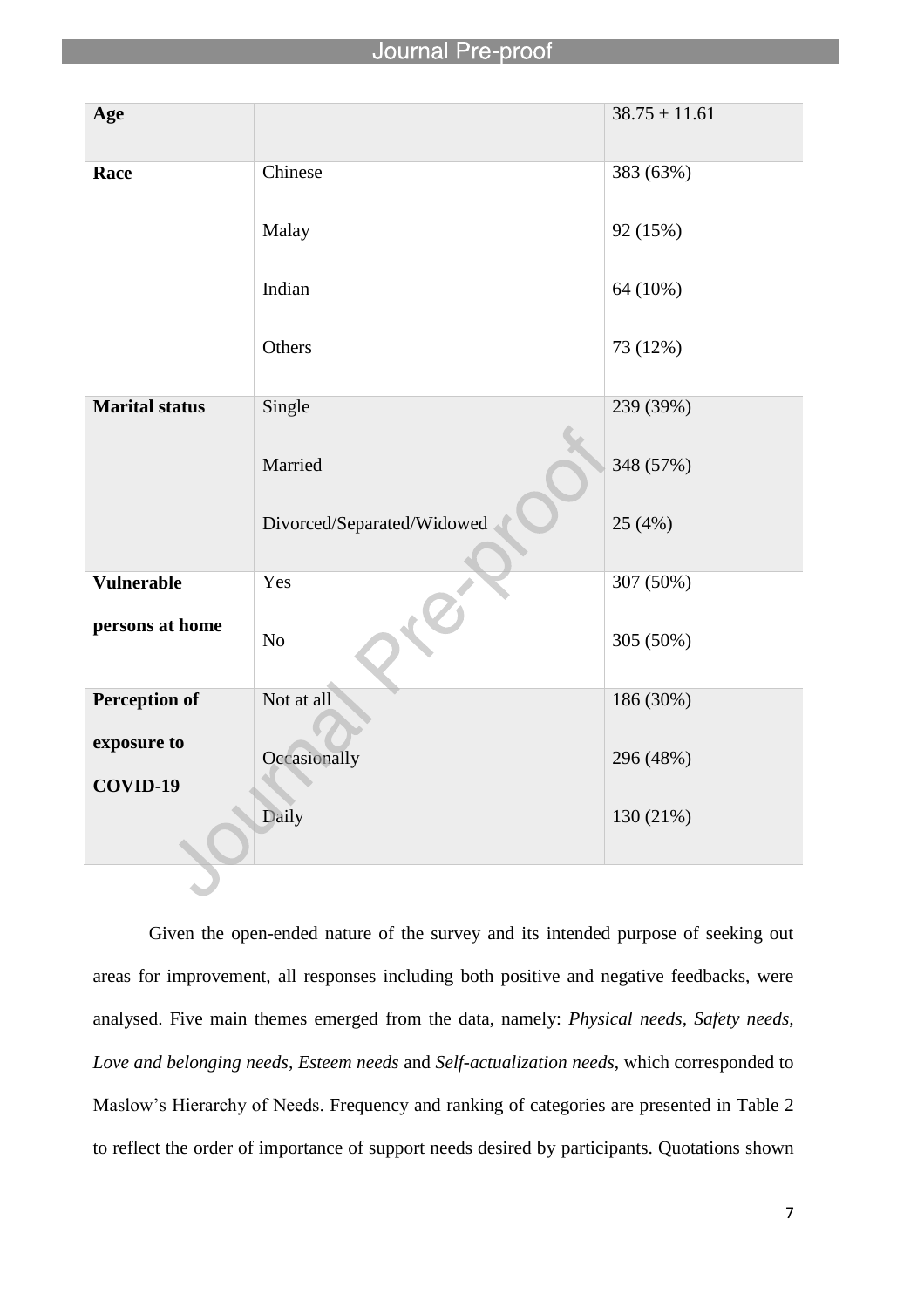in each theme were purposefully selected to reflect the most significant sentiments of participants.

**Table 2** Code counts and ranking of categories

l

| Rank                    | Category                            | <b>Frequency</b> | <b>Theme</b>             |
|-------------------------|-------------------------------------|------------------|--------------------------|
| $\mathbf{1}$            | <b>Emotional security</b>           | 116 (14.9%)      | Safety needs             |
| $\overline{2}$          | Manpower and workload distribution  | $102(13.1\%)$    | Physical needs           |
| 3                       | Rest and respite                    | 79 (10.2%)       | Physical needs           |
| $\overline{\mathbf{4}}$ | Workplace safety                    | 68 (8.8%)        | Safety needs             |
| 5                       | Confidence and trust in leadership  | 65(8.4%)         | Safety needs             |
| 6                       | Social support and network          | 63 (8.1%)        | Love and belonging needs |
| 7                       | Workplace camaraderie               | 48 (6.2%)        | Love and belonging needs |
| 8                       | Working arrangements and hours      | 38 (4.9%)        | Physical needs           |
| $\boldsymbol{9}$        | Food and drinks                     | 36 (4.6%)        | Physical needs           |
| 10                      | Employee engagement                 | 34 (4.4%)        | Love and belonging needs |
| 11                      | Mental motivations                  | 30 (3.9%)        | Esteem needs             |
| 12                      | Advocacy for larger systems changes | $22(2.8\%)$      | Self-actualization needs |
| 13                      | Physical health and well-being      | $20(2.6\%)$      | Safety needs             |
| 14                      | <b>Financial motivations</b>        | $18(2.3\%)$      | Esteem needs             |
| 15                      | Psychological well-being            | $16(2.1\%)$      | Safety needs             |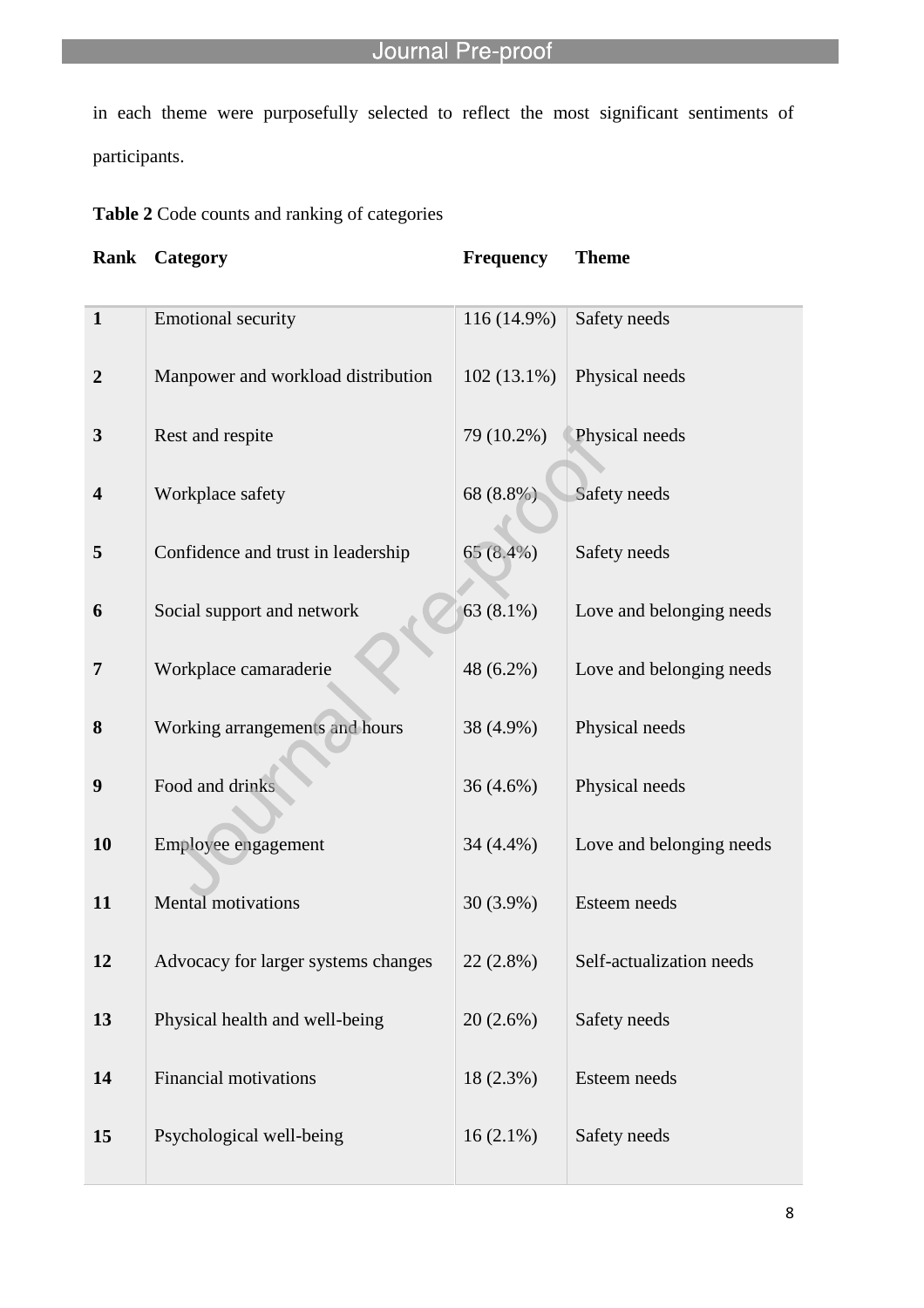| <b>16</b> | Basic wages and allowances | $12(1.5\%)$ | Physical needs           |
|-----------|----------------------------|-------------|--------------------------|
| 17        | Personal coping            | $9(1.2\%)$  | Self-actualization needs |

Note: Each response may be coded under one or more categories. Hence, frequencies do not tally with number of participants' responses.

# *THEME 1: PHYSICAL NEEDS*

Participants experienced high levels of workload with inadequate manpower, and highlighted some aspects of physical needs that were not adequately met. The categories and codes in this theme are presented in Table 3.

|  | Table 3 Categories, codes, and select quotations of Theme 1: Physical Needs |  |  |  |  |  |  |  |
|--|-----------------------------------------------------------------------------|--|--|--|--|--|--|--|
|--|-----------------------------------------------------------------------------|--|--|--|--|--|--|--|

| <b>Categories</b> | <b>Codes</b>                              | Quotations                                                                                                                                                                                           |
|-------------------|-------------------------------------------|------------------------------------------------------------------------------------------------------------------------------------------------------------------------------------------------------|
| Food and          | Provide food and drinks                   | Provide meals for us as the food option at staff                                                                                                                                                     |
| drinks            |                                           | canteen is limited and we have no time to<br>venture out to food stalls outside. (AHP)<br>Provide treats/snacks fortnightly to staff from<br>different team. An army fight on it stomach.<br>(Nurse) |
| <b>Rest and</b>   | More rest breaks                          | The freezing of leave has made working hours                                                                                                                                                         |
| respite           | More rest days<br>Better leave management | intensive, and I think a short break is<br>necessary. To make<br>definitely<br>$up$ for<br>manpower issues, the annual leave can be<br>made available once in two months for each<br>employee. (AHP) |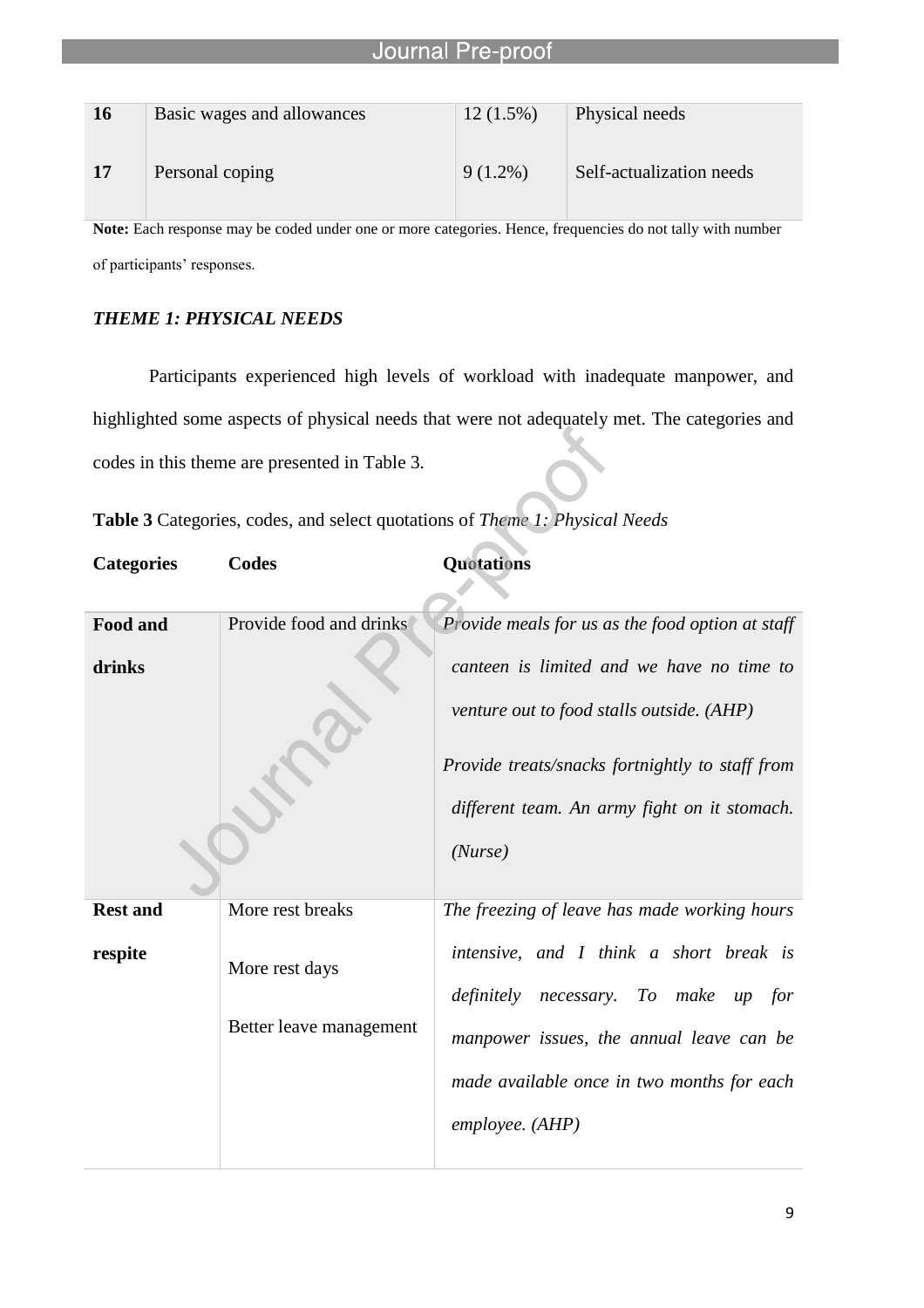|                    |                        | Nurses need more off days, especially after      |
|--------------------|------------------------|--------------------------------------------------|
|                    |                        | night duty. Two night duties followed by one     |
|                    |                        | off day is really not enough, will cause         |
|                    |                        | burnout faster. (Nurse)                          |
| <b>Basic wages</b> | Basic wages and        | Human resource should not refuse to pay us       |
| and                | allowances             | night duty and weekend allowances. (Doctor)      |
| allowances         |                        |                                                  |
| <b>Manpower</b>    | Manpower shortage      | Having more ground staff can help with the       |
| and workload       | Manpower assignments   | workload and management to distribute the        |
| distribution       |                        | workload fairly. (Nurse)                         |
|                    | Heavy workload         | not fair for consultants to have a few days      |
|                    | Non-essential workload | off in a week and getting to go home early       |
|                    | Fairness in workload   | once work ends, but junior doctors have to       |
|                    | distribution           | cover two OTs or get deployed to another         |
|                    |                        | location even when we end early. (Doctor)        |
|                    |                        | Please minimize audits during this period. It is |
|                    |                        | very stressful to care for patients and worry    |
|                    |                        | about whether audits are completed. (Nurse)      |
|                    |                        | if we are in the same ward with the same         |
|                    |                        | group of colleagues, we will have support        |
|                    |                        | and are comfortable working together.            |
|                    |                        | Deploying us to different disciplines adds on    |
|                    |                        | stress, uncertainty and more worry for us.       |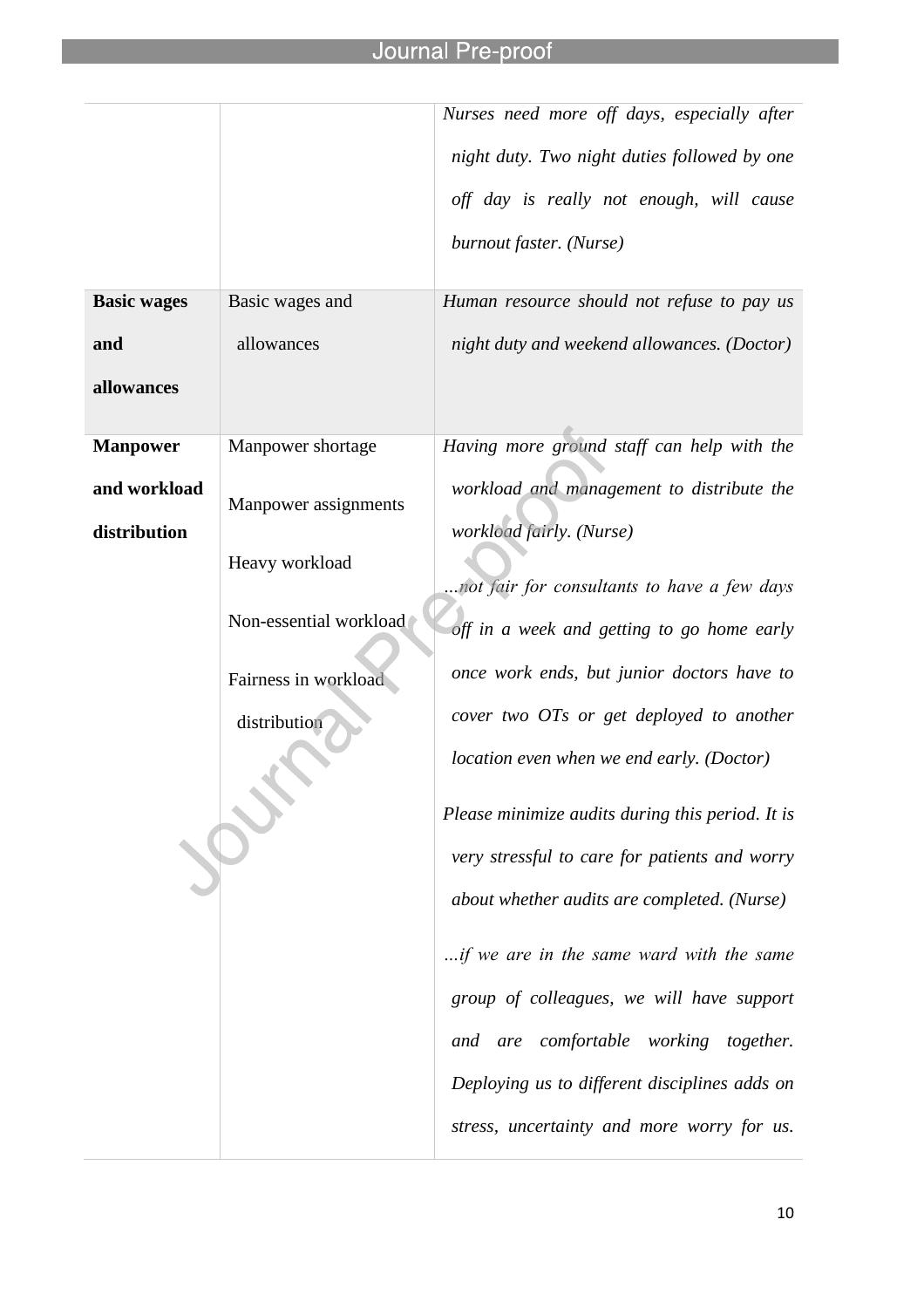l

|                |                         | (Nurse)                                                        |
|----------------|-------------------------|----------------------------------------------------------------|
|                |                         | It is good to have deployed nurses in the                      |
|                |                         | Emergency Department (ED), but most are                        |
|                |                         | not ED-trained. Not only do ED staff have to                   |
|                |                         | perform their duties, they have to also ensure                 |
|                |                         | deployed staff does things correctly, which                    |
|                |                         | can be taxing and stressful. (Nurse)                           |
| <b>Working</b> | Rostering of shift work | Please fix the roster. Doing 12-hours shifts                   |
| arrangements   | Keep to working hours   | since the start of this pandemic is not helping                |
| and hours      |                         | healthcare workers<br>take<br>to<br>$\sigma f$<br>care         |
|                | Flexible work           | themselves. (AHP)                                              |
|                | arrangement             |                                                                |
|                |                         | Not to work continuous more than 4-5 days<br>straight. (Nurse) |
|                |                         | Allocate more support for workers with young                   |
|                |                         | children, elderly, family with medical or                      |
|                |                         | psychological needs under their care. E.g.                     |
|                |                         | flexible work hours. (AHP)                                     |
|                |                         |                                                                |

# **Food and drink**

Many participants asked for meals, snacks, and beverages to be provided, with reasons ranging from lack of time, not being allowed to go out for meals, to a form of morale booster.

# **Rest and respite**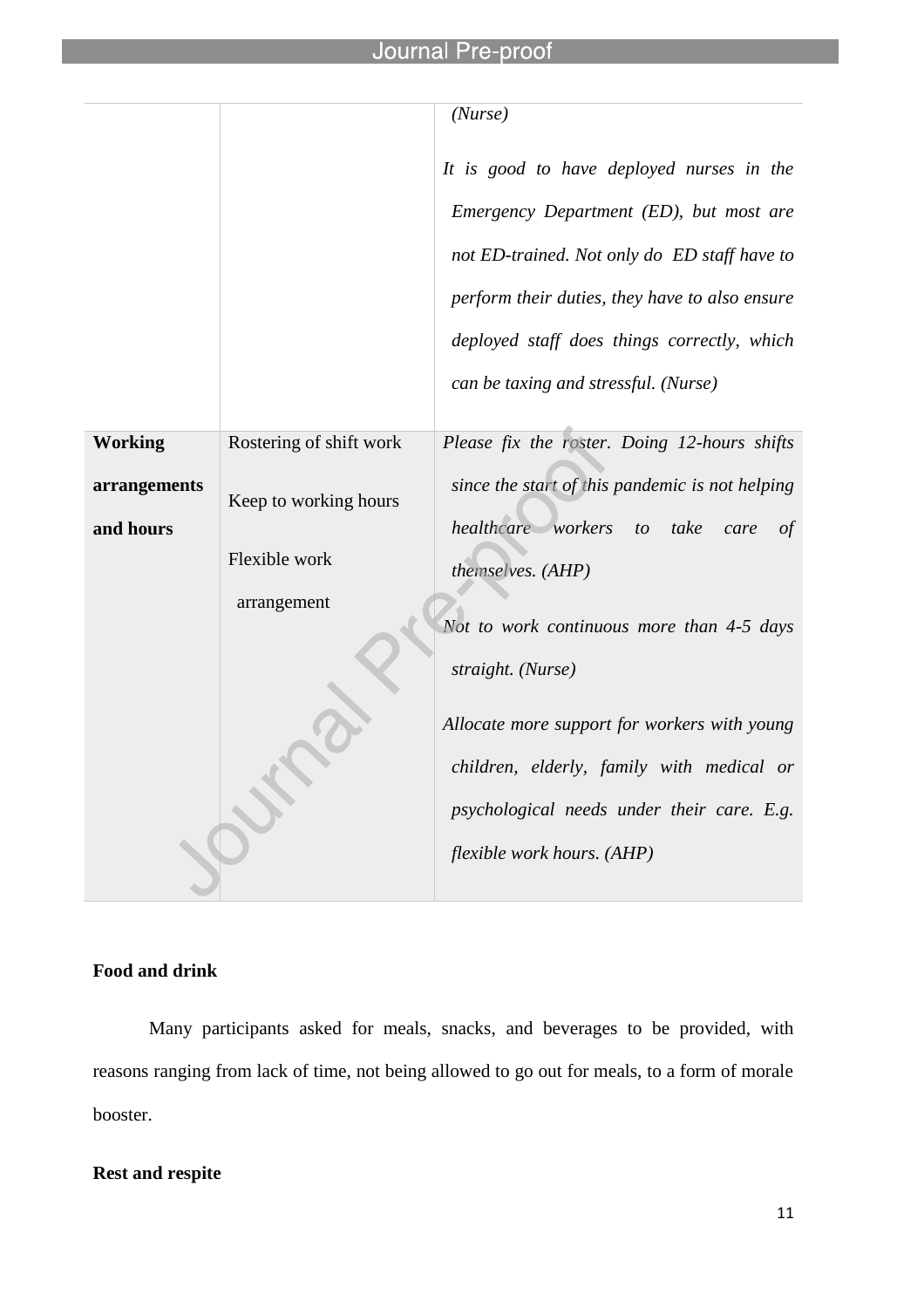l

HCWs shared about having insufficient time to rest and recharge, particularly for those who performed overnight duties. Many felt that organizations should exercise greater flexibility with leave management and schedule compulsory leave breaks for respite. Some wanted assurance that their frozen leave can be carried forward and utilized once the outbreak is over.

#### **Basic wages and allowances**

Many HCWs commented that they were not remunerated fairly for working overtime during the outbreak and asked for fair compensation or extra allowances to cover the extra hours they were putting in.

#### **Manpower and workload distribution**

The perennial shortage of manpower was exacerbated by heavier workload during the outbreak. Some felt that distribution of workload and manpower was unequal between senior and junior staff, and across healthcare institutions. Others expressed frustration when staff were deployed out to COVID-designated wards, worsening their original department's manpower crunch. Several participants suggested deploying non-ward staff instead of transferring staff from wards where workload was already heavy. Deployed staff also reported specific deployment-related challenges including being given very short notices, emotional distress, and lack of social support. Furthermore, staff were not given full work access to their deployed areas, which created additional stress to both the deployed staff and department staff who had to supervise them.

### **Working arrangements and hours**

HCWs wanted to avoid being rostered to work for prolonged consecutive days. There was also a call for more flexible working arrangements, especially for staff with home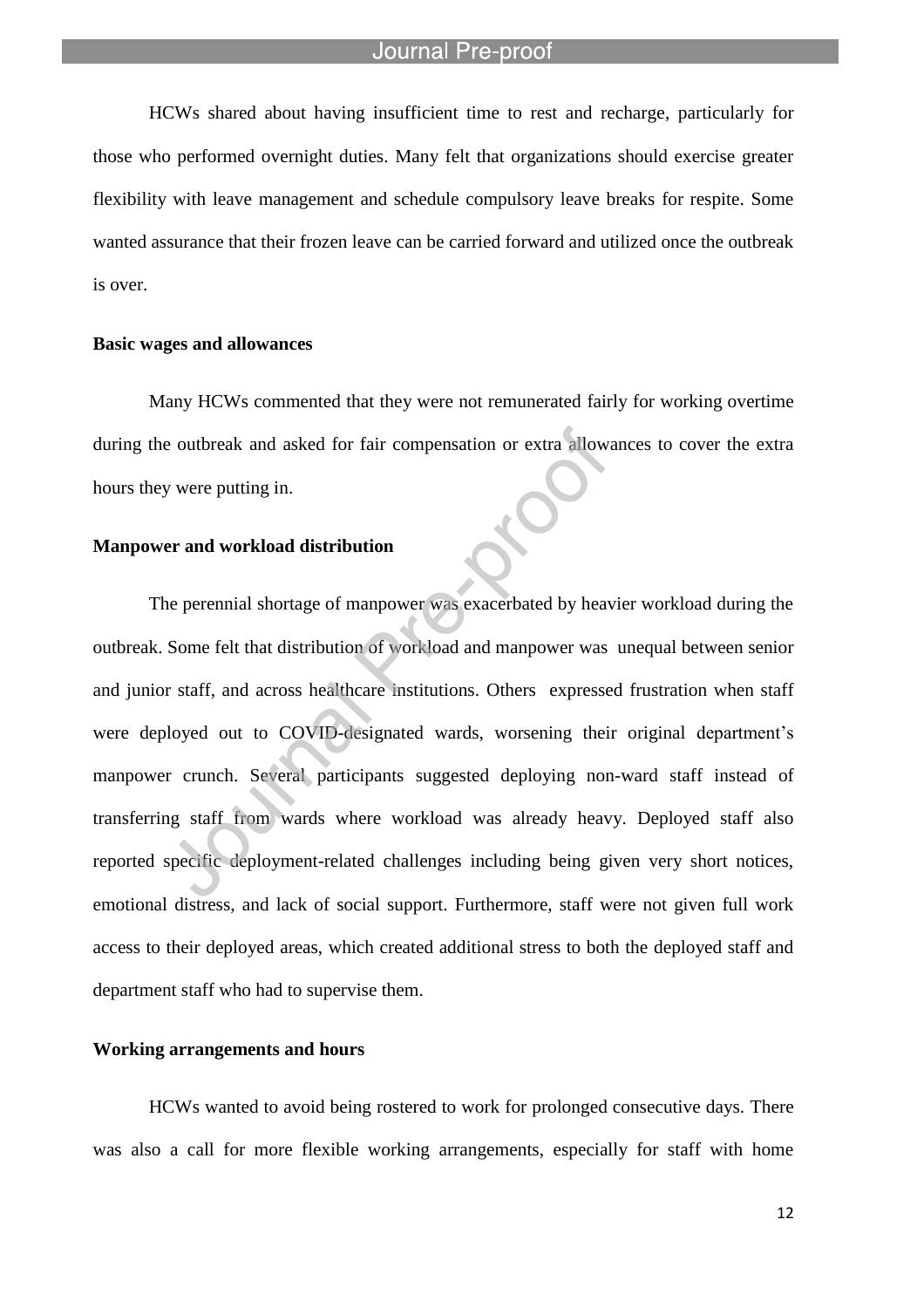commitments or health problems. In particular, staff with children called for greater support and flexibility given their dual-roles as parents when working from home during the pandemic.

#### *THEME 2: SAFETY AND SECURITY NEEDS*

l

HCWs highlighted the need to ensure the physical health and workplace safety of HCWs, and also to make them feel safe psychologically and emotionally. Categories and codes in this theme are presented in Table 4.

**Table 4** Categories, codes, and select quotations of *Theme 2: Safety and Security Needs*

| <b>Categories</b> | <b>Codes</b>               | Quotations                                            |
|-------------------|----------------------------|-------------------------------------------------------|
| <b>Physical</b>   | Medical coverage and       | Please allow staff to take hospitalization leave      |
| health and        | benefits                   | when sick. Due to the number of compulsory            |
| well-being        | Special care to vulnerable | sick leave [days] that's given [for respiratory       |
|                   | staff                      | symptoms] during this period, staff are afraid        |
|                   |                            | to see the doctor as they worry that it will          |
|                   |                            | affect their job appraisal. (Nurse)                   |
|                   |                            | We need assurance of support for healthcare           |
|                   |                            | of financial<br><i>workers,</i><br>in<br>and<br>terms |
|                   |                            | hospitalisation coverage, should the staff            |
|                   |                            | contract the disease during the course of             |
|                   |                            | work. (AHP)                                           |
|                   |                            | Please give care and consideration for                |
|                   |                            | vulnerable staff, like pregnant staff and             |
|                   |                            | senior staff aged above 60 years,<br>by               |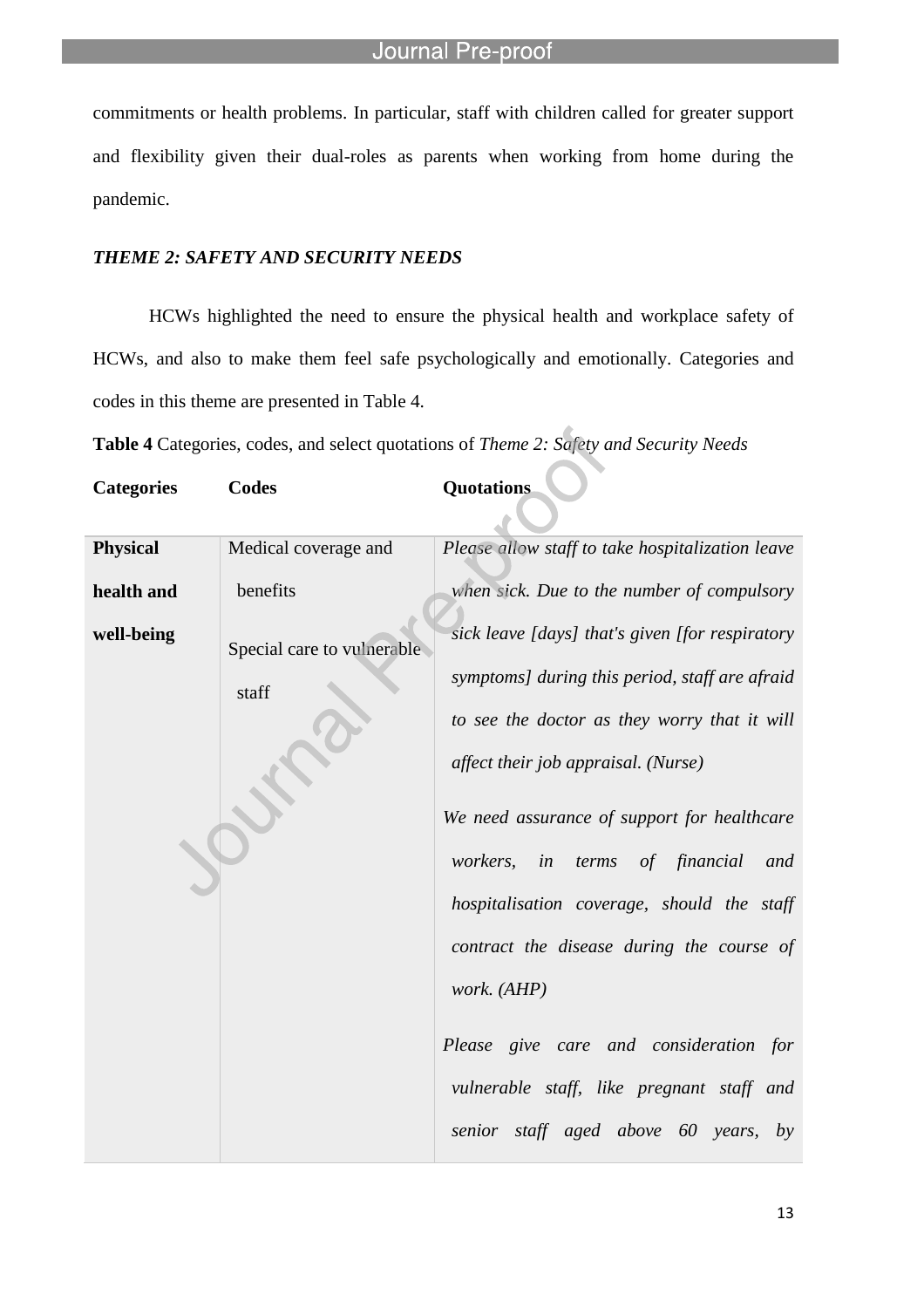|                  |                                                                                                                                 | assigning them to roles with less exposure                                                                                                                                                                                                                                                                                                                                                                                                                                                                                                                             |
|------------------|---------------------------------------------------------------------------------------------------------------------------------|------------------------------------------------------------------------------------------------------------------------------------------------------------------------------------------------------------------------------------------------------------------------------------------------------------------------------------------------------------------------------------------------------------------------------------------------------------------------------------------------------------------------------------------------------------------------|
|                  |                                                                                                                                 | infectious cases or COVID-19. (Pharmacist)                                                                                                                                                                                                                                                                                                                                                                                                                                                                                                                             |
| Workplace        | Clear work directives                                                                                                           | Communication could have been clearer and                                                                                                                                                                                                                                                                                                                                                                                                                                                                                                                              |
| safety           | Streamlined<br>communication<br>Sufficient protective<br>equipment<br>Infection control<br>protocols<br>Ensure personal hygiene | more consistent so that staff feel reassured<br>and supportive of the various measures that<br>the institution and government want to<br>implement. (AHP)<br>There are very frequent, often minor changes<br>to the COVID-19 guidelines/protocols, and it<br>can be frustrating to be inundated with<br>messages and email. Duplication of updates<br>could be avoided. (Doctor)<br>Ensure that all departments are aligned with<br>despite<br>rules<br>orders<br>stipulating<br>segregation, some departments were still<br>gathering in large groups for lunch every |
|                  |                                                                                                                                 | day. (AHP)                                                                                                                                                                                                                                                                                                                                                                                                                                                                                                                                                             |
| <b>Emotional</b> | Motivation and                                                                                                                  | Encouragement from the higher-ups boosts                                                                                                                                                                                                                                                                                                                                                                                                                                                                                                                               |
| security         | encouragement                                                                                                                   | morale on the ground a lot. (Nurse)                                                                                                                                                                                                                                                                                                                                                                                                                                                                                                                                    |
|                  | Reassurances<br><b>Emotional support</b>                                                                                        | It is important to reassure those working on<br>the ground that their well-being is being<br>taken care of. (AHP)                                                                                                                                                                                                                                                                                                                                                                                                                                                      |
|                  | Frequent and clear                                                                                                              | Information should be provided clearly and                                                                                                                                                                                                                                                                                                                                                                                                                                                                                                                             |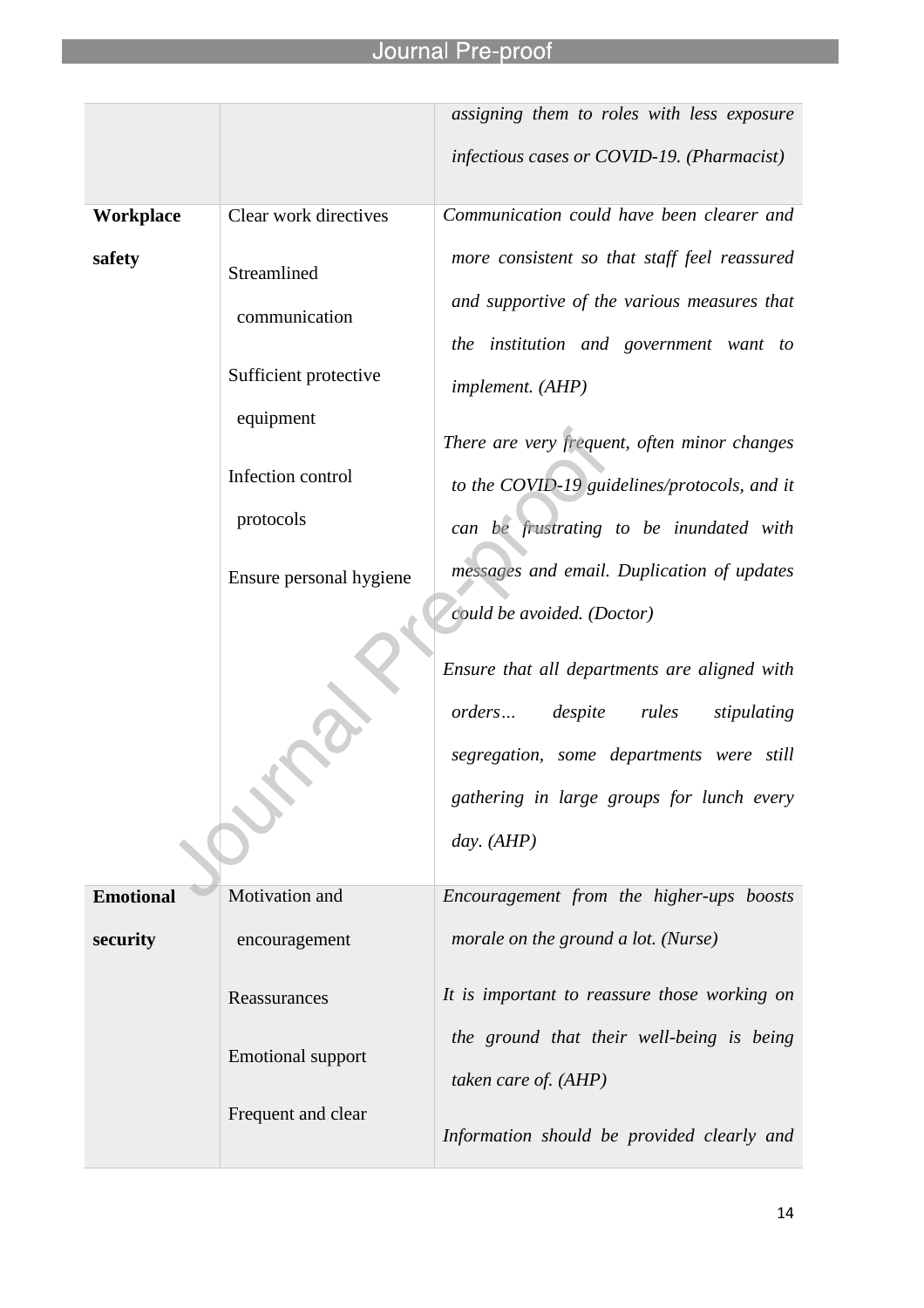l

|               | updates                                           | fully<br>during<br>outbreaks<br>like<br>these. I                                                                                                                                                                                                                                                                                                                                                                                              |
|---------------|---------------------------------------------------|-----------------------------------------------------------------------------------------------------------------------------------------------------------------------------------------------------------------------------------------------------------------------------------------------------------------------------------------------------------------------------------------------------------------------------------------------|
|               | Tone of communication                             | understand that the situation is fluid and<br>volatile and much information is still<br>unknown. However, most of our anxiety<br>comes from not knowing what is going to<br>happen next. (Nurse)<br>Senior management should be more tactful<br>with the way they speak our senior<br>management should learn to treat us like<br>adults and not speak to us like we are kids.<br>They often use very authoritative tones with<br>us. (Nurse) |
| Psychological | Monitor staff mental                              | Clinical leaders need to support frontline staff,                                                                                                                                                                                                                                                                                                                                                                                             |
| well-being    | health<br>Psychological resources<br>and services | not only in their physical needs but also in<br>of psychological and emotional<br>terms<br>support. (Nurse)                                                                                                                                                                                                                                                                                                                                   |
|               |                                                   | Provide resources such as email circulars or<br>telephone helplines to provide psychological<br>support (AHP)                                                                                                                                                                                                                                                                                                                                 |
| Confidence    | Empathy and                                       | Higher management need to give positive                                                                                                                                                                                                                                                                                                                                                                                                       |
| and trust in  | understanding                                     | vibes, support us, be on the floor with us,                                                                                                                                                                                                                                                                                                                                                                                                   |
| leadership    |                                                   | rather than just give orders and expect things                                                                                                                                                                                                                                                                                                                                                                                                |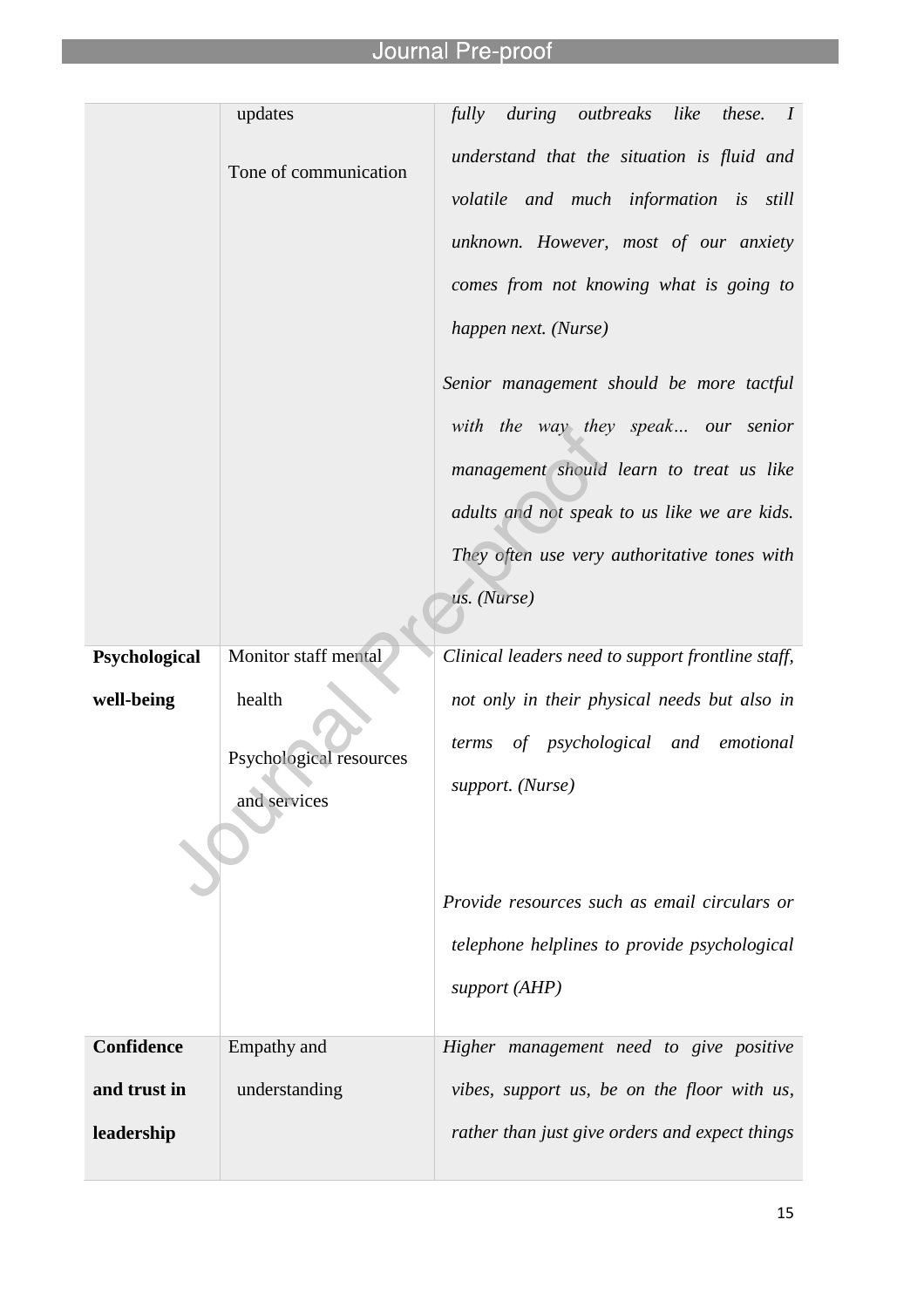Support and guidance Avoid blame and punishment Understanding home needs *to be done as soon as possible. (Nurse) We would like our supervisors to be more empathic… to listen and know staff well as to better understand their difficulties and challenging work environment. (Nurse) If we have to work from home and we have young children below age 7, please do not expect us to "not engage in child-minding activities". It is not a practical expectation. In fact, it creates more emotional and mental stress. (AHP) Getting blamed for things that's out of our control is very demoralising, especially when we are trying to help as much as we can* 

*during this period. (Nurse)*

# **Physical health and well-being**

During the peak of the COVID-19 outbreak, HCWs with any respiratory tract symptoms were given mandatory medical leave for a minimum of five days. Participants were worried that their existing medical leave entitlement would easily be exhausted. HCWs were also concerned about financial and healthcare coverage should they or their loved ones get infected by COVID-19, given the high-risk nature of their jobs. Some also felt that vulnerable staff, such as those who are pregnant, elderly or have health concerns, should be given special considerations and excused from working in high-risk areas.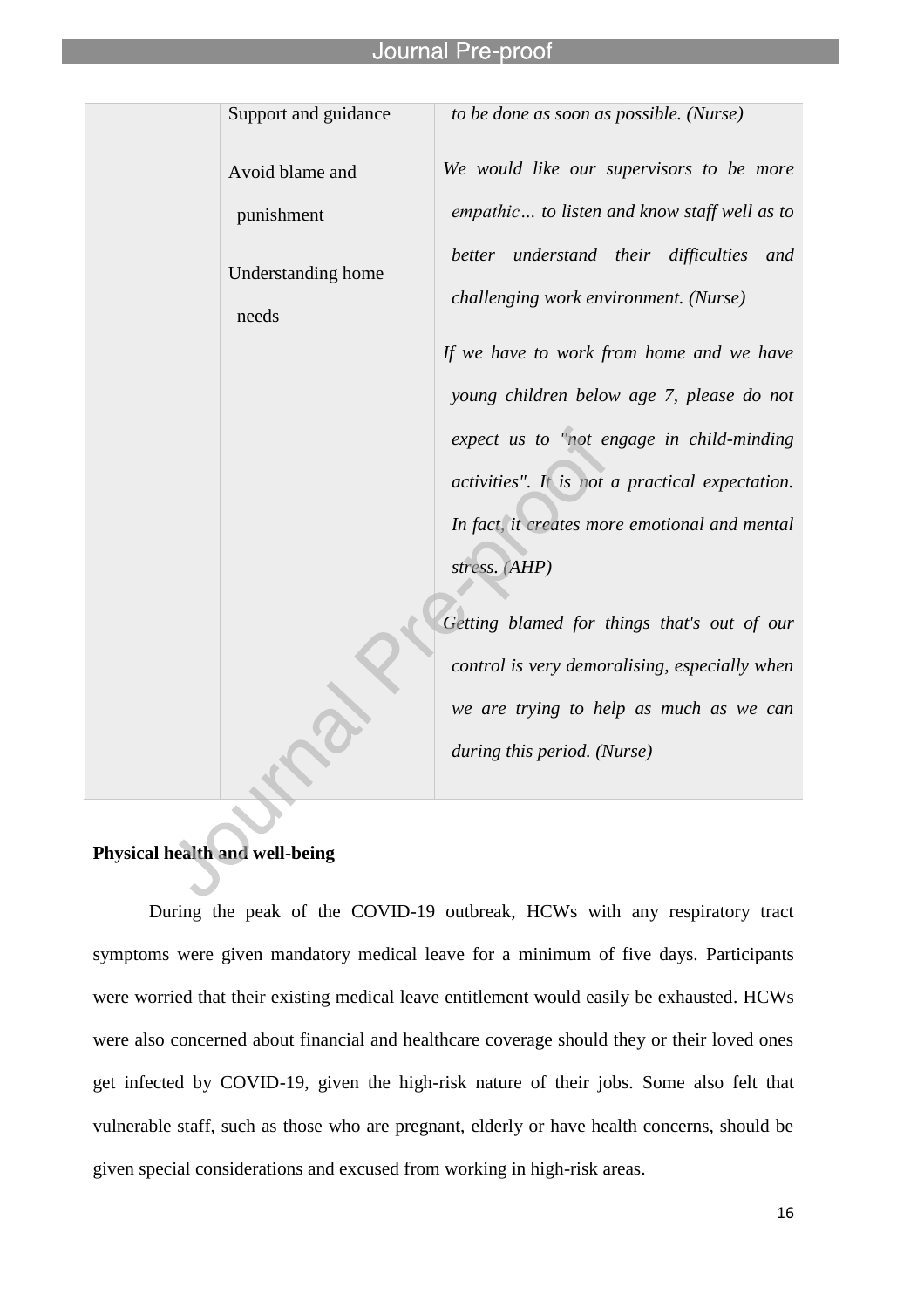# **Workplace safety**

Two main aspects of workplace safety were highlighted: effective communication and stringent infection control. HCWs felt that work directives could be communicated in a clearer, more specific, and timely manner as conflicting messages confused them and excessive information overwhelmed them. Participants also wanted their organizations to ensure sufficient protective equipment, proper risk evaluation, and enforcement of infection control protocols. Measures to reduce risk of cross-infection to family members, such as provision of hospital-worn scrubs to all HCWs and more shower facilities to decontaminate themselves before going home, were also desired.

#### **Emotional security**

Words of motivation and encouragement, emotional support, as well as reassurances from management contributed towards HCWs' emotional security. Participants also requested for frequent and clear updates about the evolving COVID-19 situation to address uncertainty and allay anxieties. They also appreciated when messages were communicated in a positive, encouraging tone.

# **Psychological well-being**

HCWs reported that they would like more support and attention towards their psychological well-being from leaders. Greater availability and access to psychological resources and services, such as counselling, telephone helplines and self-help resources was desired.

# **Confidence and trust in leadership**

Employees shared that they would feel safe when they had trust and confidence in their leaders. They wanted leaders who can provide practical guidance, support and are "on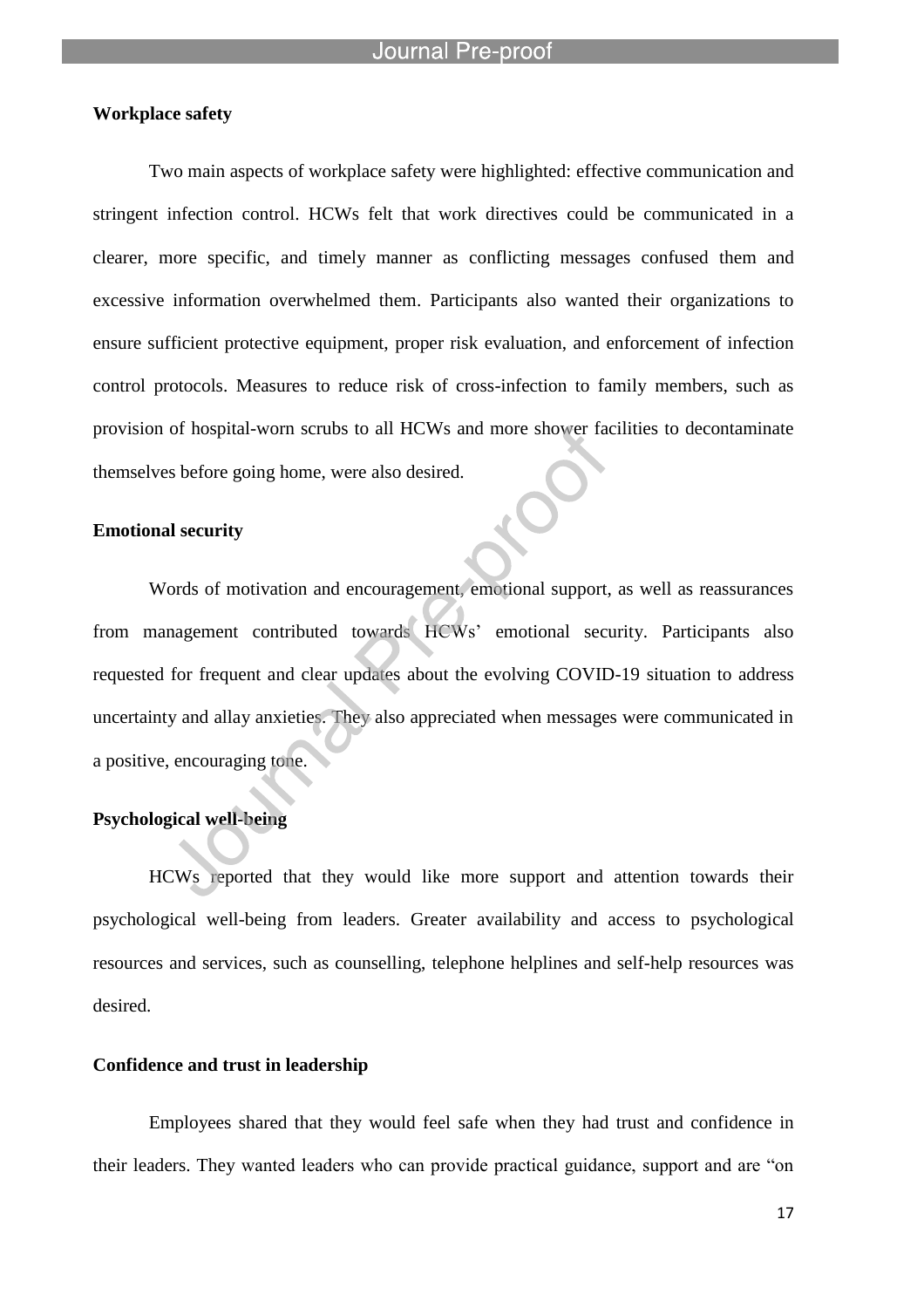the ground" with them. Participants also wanted leaders to show more empathy and understanding during such times, and to avoid blaming and punishing staff when mistakes were made as many things were either changing very quickly or were beyond their control.

# *THEME 3: LOVE AND BELONGING NEEDS*

l

**Categories Codes Quotations**

Participants highlighted the need for greater peer support and collegiality amongst coworkers. Categories and codes in this theme are presented in Table 5.

**Table 5** Categories, codes, and select quotations of *Theme 3: Love and Belonging Needs*

| <b>Social</b>          | Peer support          | Break times are the only times we get to talk our                                                                                                                                                                                                                                                                                                                                                                                                                                                                    |
|------------------------|-----------------------|----------------------------------------------------------------------------------------------------------------------------------------------------------------------------------------------------------------------------------------------------------------------------------------------------------------------------------------------------------------------------------------------------------------------------------------------------------------------------------------------------------------------|
| support and<br>network | Caring for co-workers | hearts out with our colleagues, but now we don't'<br>even have that. We also feel lost and really<br>isolated. I would appreciate if we could still sit<br>and interact as how we used to be. (Nurse)<br>I feel the isolation from social distancing most<br>acutely. Perhaps we can have support groups via<br>e-chat or video chat on weekly basis to talk,<br>share, learn and cope together. (AHP)<br>Staff can be divided into groups of buddies $-$ within<br>each group there is a person identified to boost |
|                        |                       | morale, check-in on each other. (AHP)                                                                                                                                                                                                                                                                                                                                                                                                                                                                                |
| Workplace              | Foster teamwork       | I look forward to seeing a more united team. The                                                                                                                                                                                                                                                                                                                                                                                                                                                                     |
| camaraderie            | Support junior staff  | conflicts or prejudice we (the isolation team)                                                                                                                                                                                                                                                                                                                                                                                                                                                                       |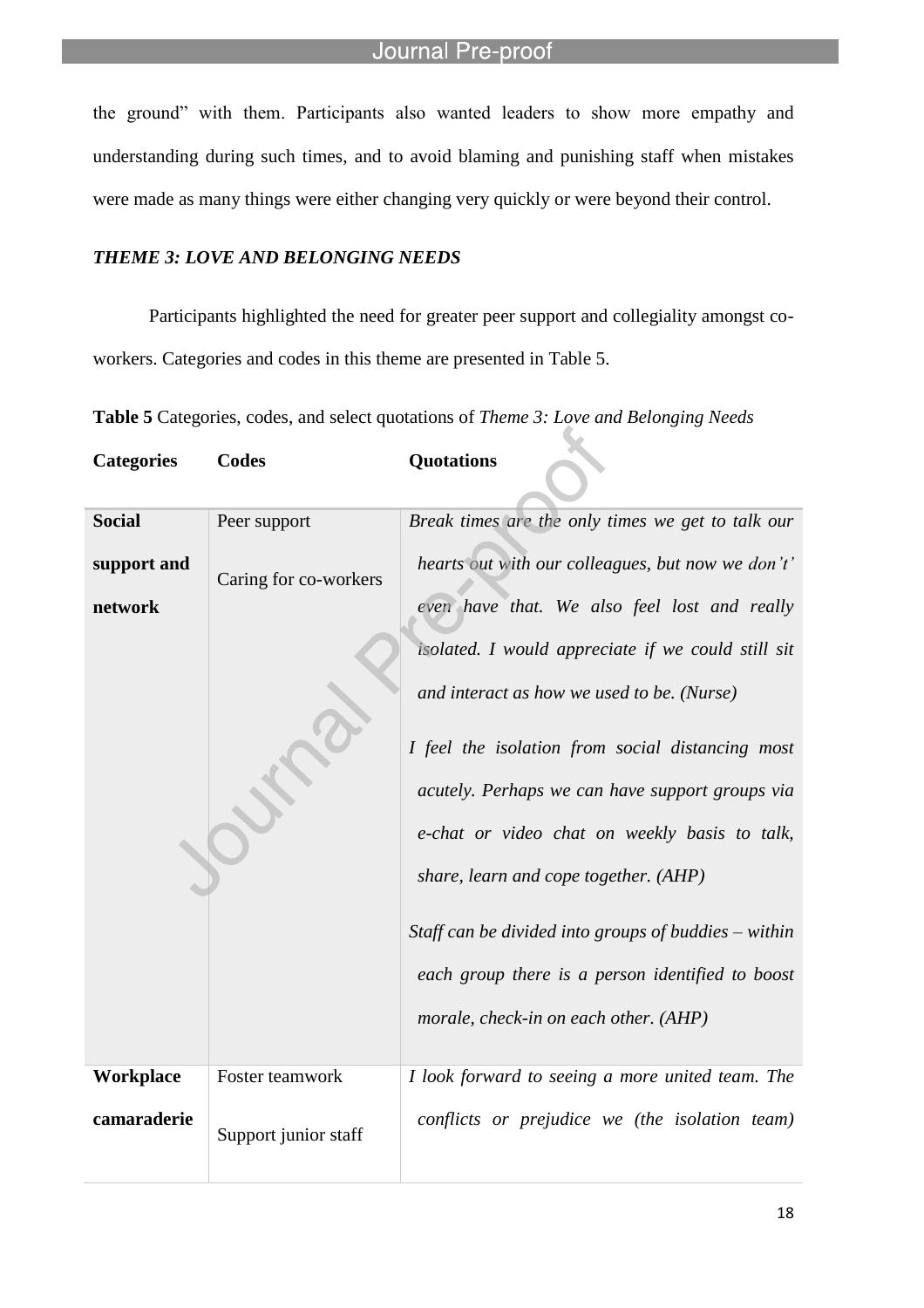l

|                 |                    | faced within our department from the non-           |
|-----------------|--------------------|-----------------------------------------------------|
|                 |                    | isolation team are unnecessary stress on top of     |
|                 |                    | this pandemic crisis that we are already dealing    |
|                 |                    | with daily. (Nurse)                                 |
|                 |                    | Seniors should show the way and step up on the      |
|                 |                    | frontline, rather than sacrificing juniors whenever |
|                 |                    | help is needed at the frontline. (Doctor)           |
|                 |                    |                                                     |
| <b>Employee</b> | Regular engagement | Proactive engagement by senior leadership to        |
| engagement      | Listen to staff    | check-in on staff well-being or get feedback from   |
|                 |                    | staff. (Doctor)                                     |
|                 | feedback           |                                                     |
|                 |                    | Management needs to be more sensitive and listen    |
|                 |                    | to staff on the ground working to better            |
|                 |                    | understand the actual situation staff are facing    |
|                 |                    | during day to day work, especially when new         |
|                 |                    |                                                     |
|                 |                    | directives/workflows are given. (AHP)               |
|                 |                    |                                                     |

# **Social support and network**

Some participants shared their sense of isolation amidst the pandemic due to the need for social distancing and safety regulations. Many participants highlighted the importance of showing support, care and understanding towards each other during such challenging times. Some suggested strategies such as buddy systems or online support groups to share experiences.

# **Workplace camaraderie**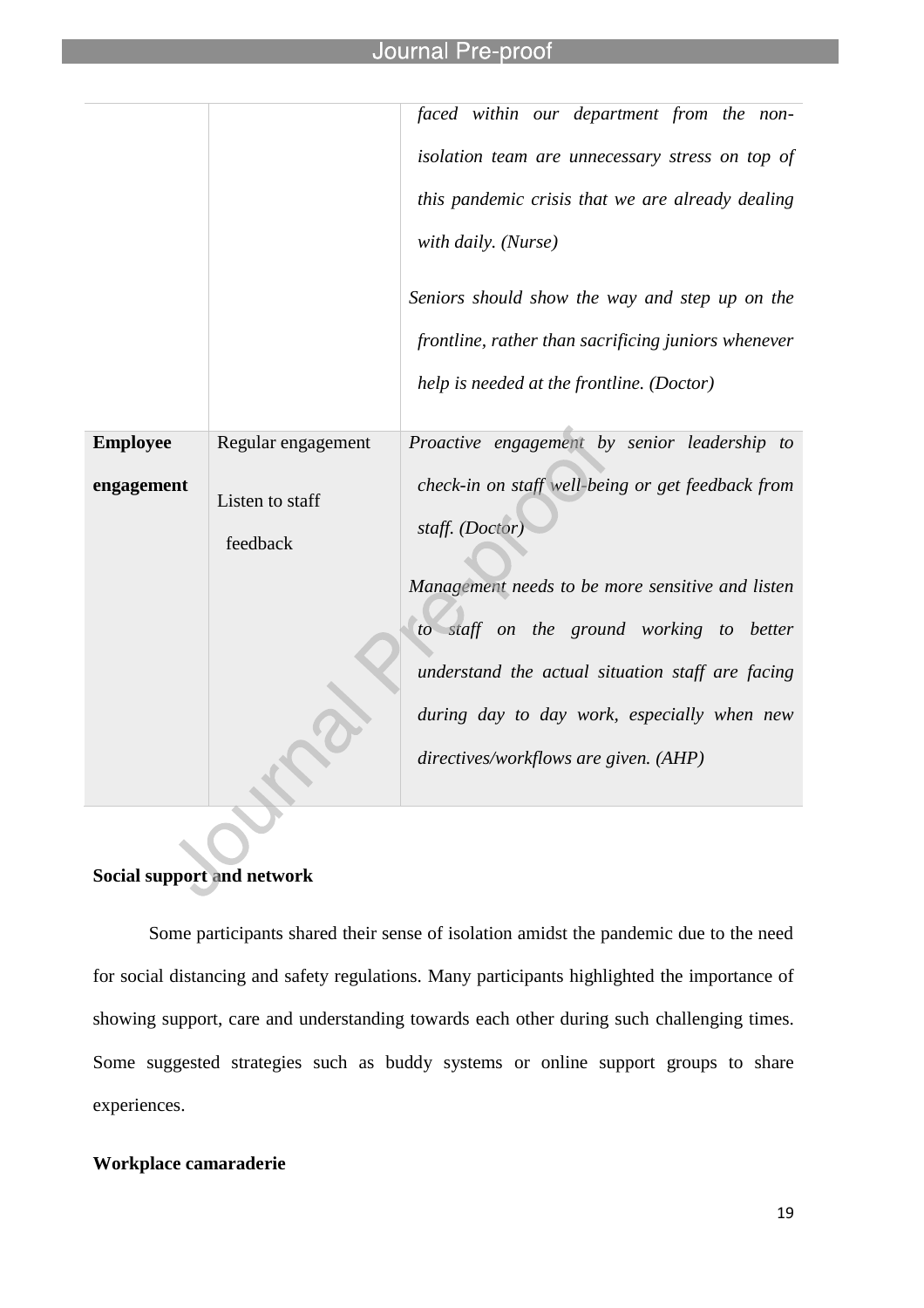Participants highlighted that HCWs must work together cohesively to help each other regardless of work assignments or departments. Participants also implied that senior staff should step-up and guide junior staff who may be unfamiliar with handling such outbreak situations.

# **Employee engagement**

Participants expressed a need for more regular engagement by the upper management to allow bidirectional communication. They wanted management to check-in on their coping and listen constructively to their feedback to effect relevant changes on the ground.

# *THEME 4: ESTEEM NEEDS*

Respondents noted that clear acknowledgement of the sacrifices and extraordinary efforts made by HCWs, either through shows of appreciation or tangible rewards, would be appreciated. Categories and codes in this theme are presented in Table 6.

**Table 6** Categories, codes, and select quotations of *Theme 4: Esteem Needs*

| <b>Categories</b> | <b>Codes</b> | Quotations |
|-------------------|--------------|------------|
|                   |              |            |

| Appreciation<br>and recognition | Show appreciation<br>Give recognition | Boost morale of everyone working in the frontline<br>by making them feel appreciated. A little goes a<br>long way! (Nurse)<br>We have to acknowledge that every single staff<br>makes sacrifices one way or another. (Nurse) |
|---------------------------------|---------------------------------------|------------------------------------------------------------------------------------------------------------------------------------------------------------------------------------------------------------------------------|
| <b>Incentives and</b>           | Incentives and                        | Incentives of 1-2 months bonus for the absolute                                                                                                                                                                              |
| rewards                         | rewards                               | hard work we have put in. (Nurse)                                                                                                                                                                                            |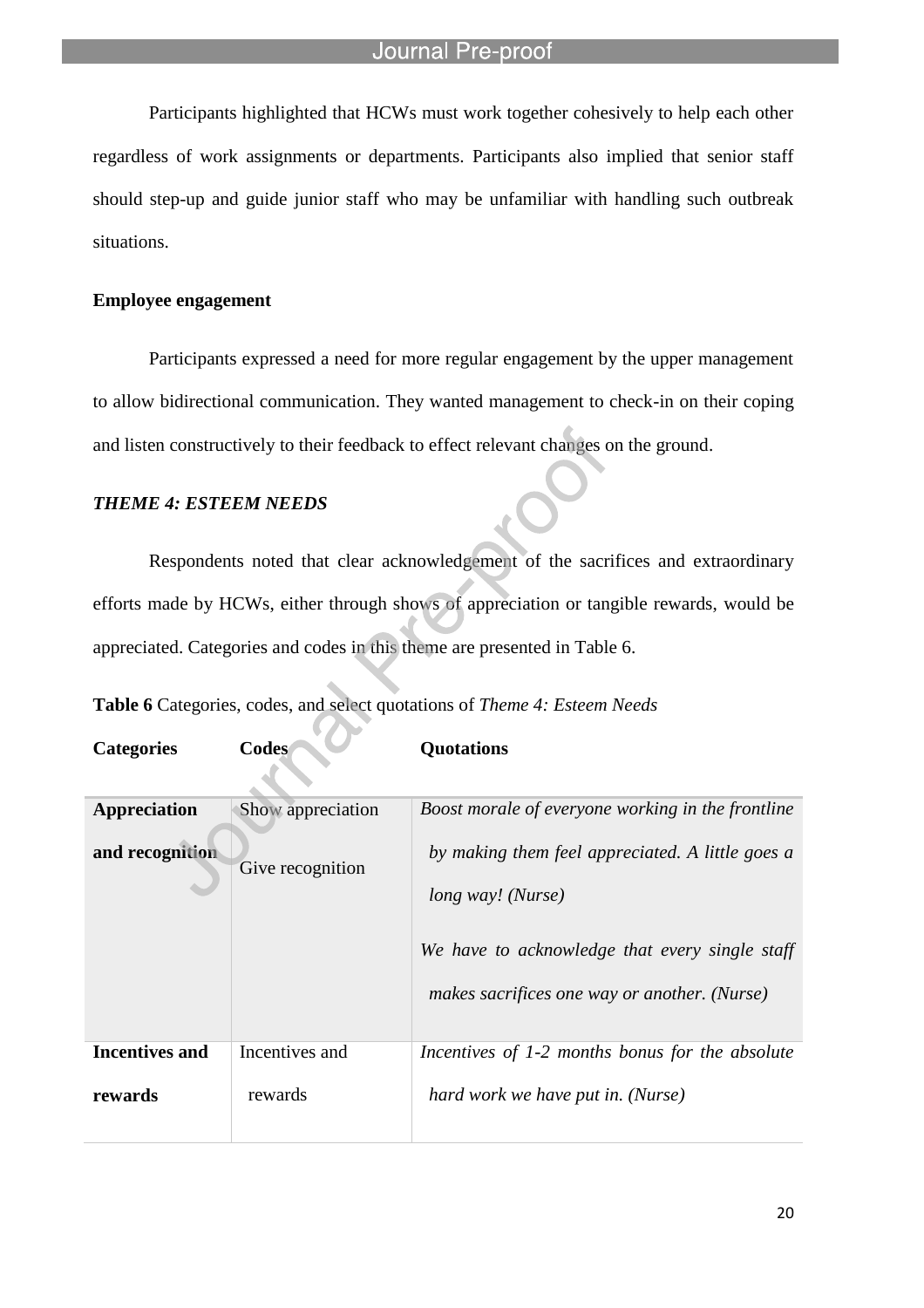### **Appreciation and recognition**

l

Participants felt that all frontline HCWs should be appreciated and recognised for their efforts during the pandemic, regardless of their disciplines, ranks and professions.

#### **Incentives and rewards**

Participants wanted to be rewarded for their efforts. Suggested rewards ranged from simple gift tokens to monetary incentives such as pay raises or bonuses. Some participants preferred non-tangible rewards, such as additional vacation days, enhanced staff benefits, day care, etc.

# *THEME 5: SELF-ACTUALIZATION NEEDS*

The first four themes of physical, safety, social and esteem needs are considered "deficiency needs", which arise as a result of deprivation and must be satisfied to avoid unpleasant consequences (Kaur, 2013). On the contrary, self-actualization needs are considered "growth needs", as they stem from a desire for growth and problem-solving outside of oneself. In the context of this study, self-actualization was defined as responses indicating that the participant accepted the need to cope with a positive mindset, and/or demonstrated problem-solving skills to manage the effects of the pandemic. Categories and codes in this theme are presented in Table 7.

**Table 7** Categories, codes, and select quotations of *Theme 5: Self-actualization Needs*

| <b>Categories</b><br>Codes | Quotations |
|----------------------------|------------|
|----------------------------|------------|

| <b>Personal</b>     | Positive mindset | Experience the joy of life from within and not be |
|---------------------|------------------|---------------------------------------------------|
| coping              |                  | affected by external factors or situations. (AHP) |
| <b>Advocacy for</b> | Improve work     | We should find alternative ways of dispensing     |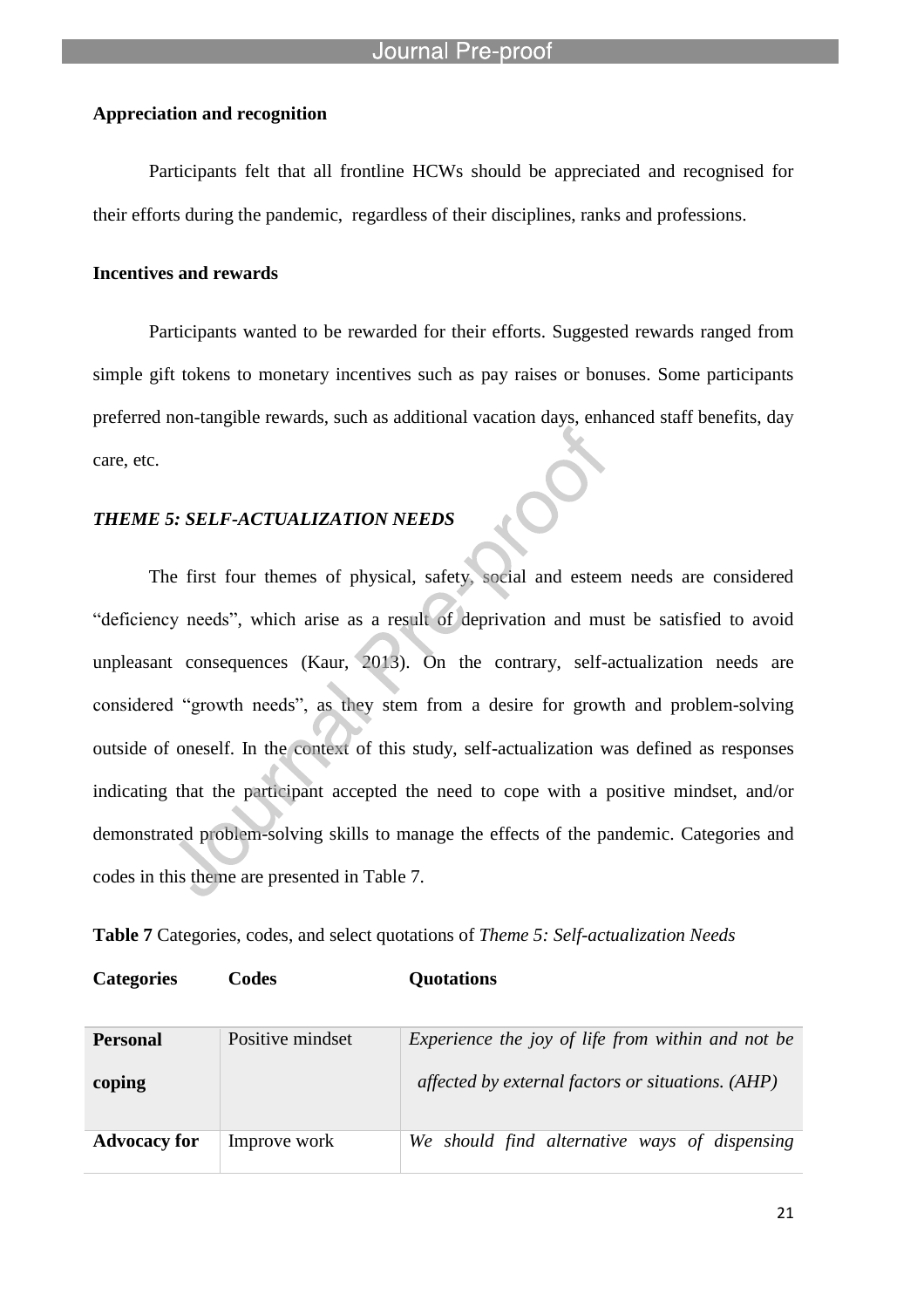l

| larger system | processes         | medications, like using robots for delivery etc, to |
|---------------|-------------------|-----------------------------------------------------|
| changes       | Advanced outbreak | minimise contact. (Pharmacist)                      |
|               | planning          | Hospitals were never built for social distancing.   |
|               |                   | Maybe we should consider all the lessons learnt     |
|               |                   | when we are building new hospitals. (Doctor)        |
|               |                   |                                                     |

# **Personal coping**

A few participants mentioned that a positive mindset is needed to tide through this crisis. They believed they should "take things as they come" and focus on efforts within their control.

# **Advocacy for larger system changes**

A handful of participants identified needs from a broader system point-of-view, such as the need for better advanced outbreak planning during peacetime by drawing from experiences of this pandemic, or the need to review workflows and processes within organizations.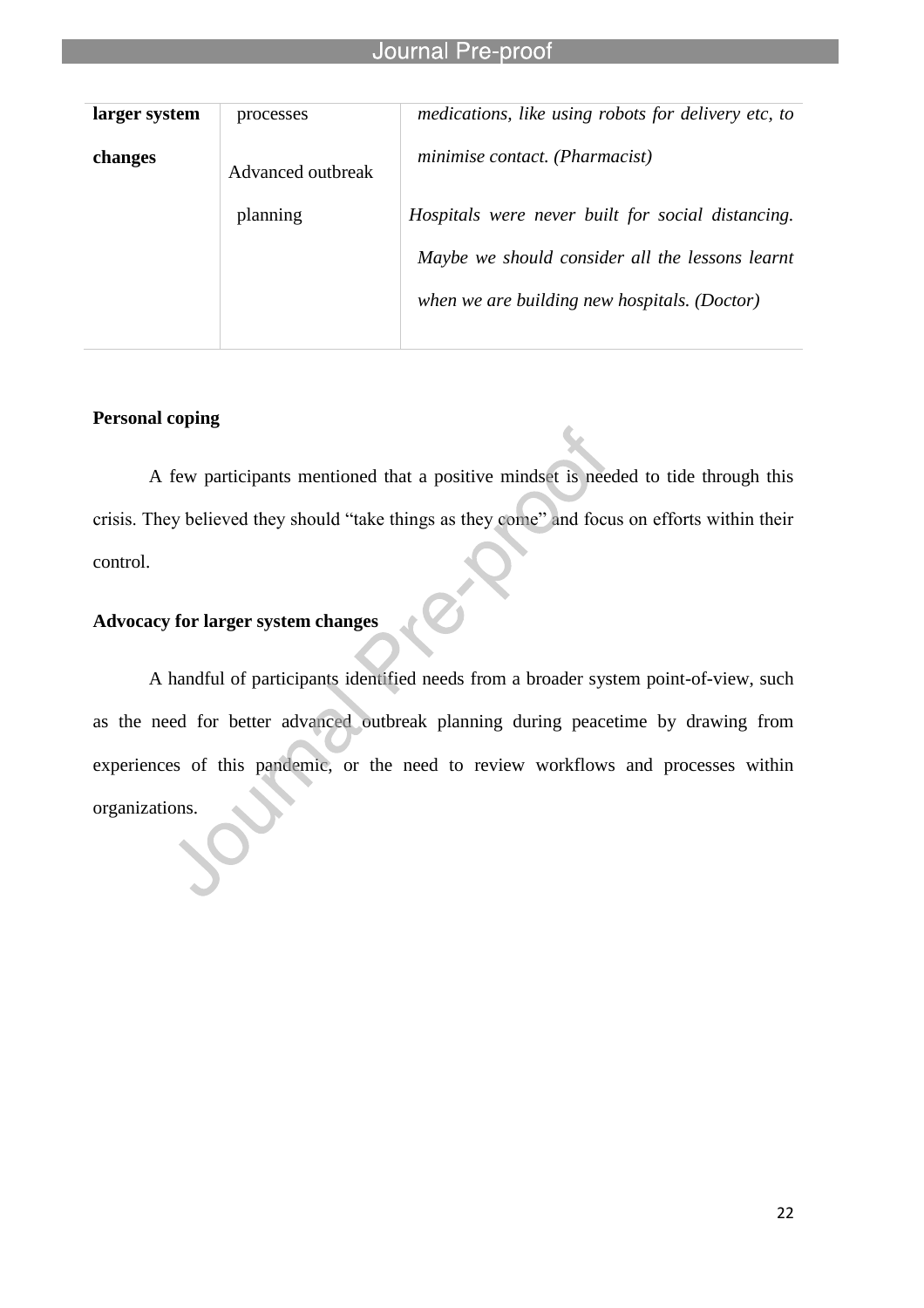#### **DISCUSSION**

Maslow's Hierarchy of Needs provided a framework to present our findings in this study. Maslow's model, which was developed to understand and motivate human behaviour, has been adapted in organizational and human resource management to motivate employees, reduce turnover, and enhance employee productivity (Nyameh, 2013). Our findings can help illustrate a potential path forward in developing strategies to better support HCWs. Some of the key findings and strategies are highlighted in this discussion.

The top five ranked categories of needs fall under the themes of either "physical needs" or "safety needs". In particular, the categories "manpower and workload distribution" and "rest and respite" under the theme of physical needs ranked high (second and third respectively) in the frequency count of responses. As HCWs desire respite *during* the acute outbreak when they were experiencing the most burnout, measures should be focused on creating work schedules that balance maintaining operational capacity and allowing staff adequate rest. Non-essential work, such as administrative tasks and non-urgent appointments and procedures, can be temporarily suspended to alleviate manpower crunch. As far as possible, leaders should avoid rostering HCWs to work for prolonged consecutive days and implement mandatory rest days. Senior staff may have to step down to take on junior roles to ease burden. Implementation of drastic measures in order to boost manpower, such as freezing of staff leave, may send a message that staff are merely "work machines" and result in discouragement and unhappiness. While it may be difficult to fully address manpower issues due to constraints on resources, understanding HCWs' viewpoints presents a steppingstone to be as sensitive and responsive to these needs as practically possible. Further research on human resource policies may also be necessary to deeply evaluate for solutions to overcome these manpower challenges.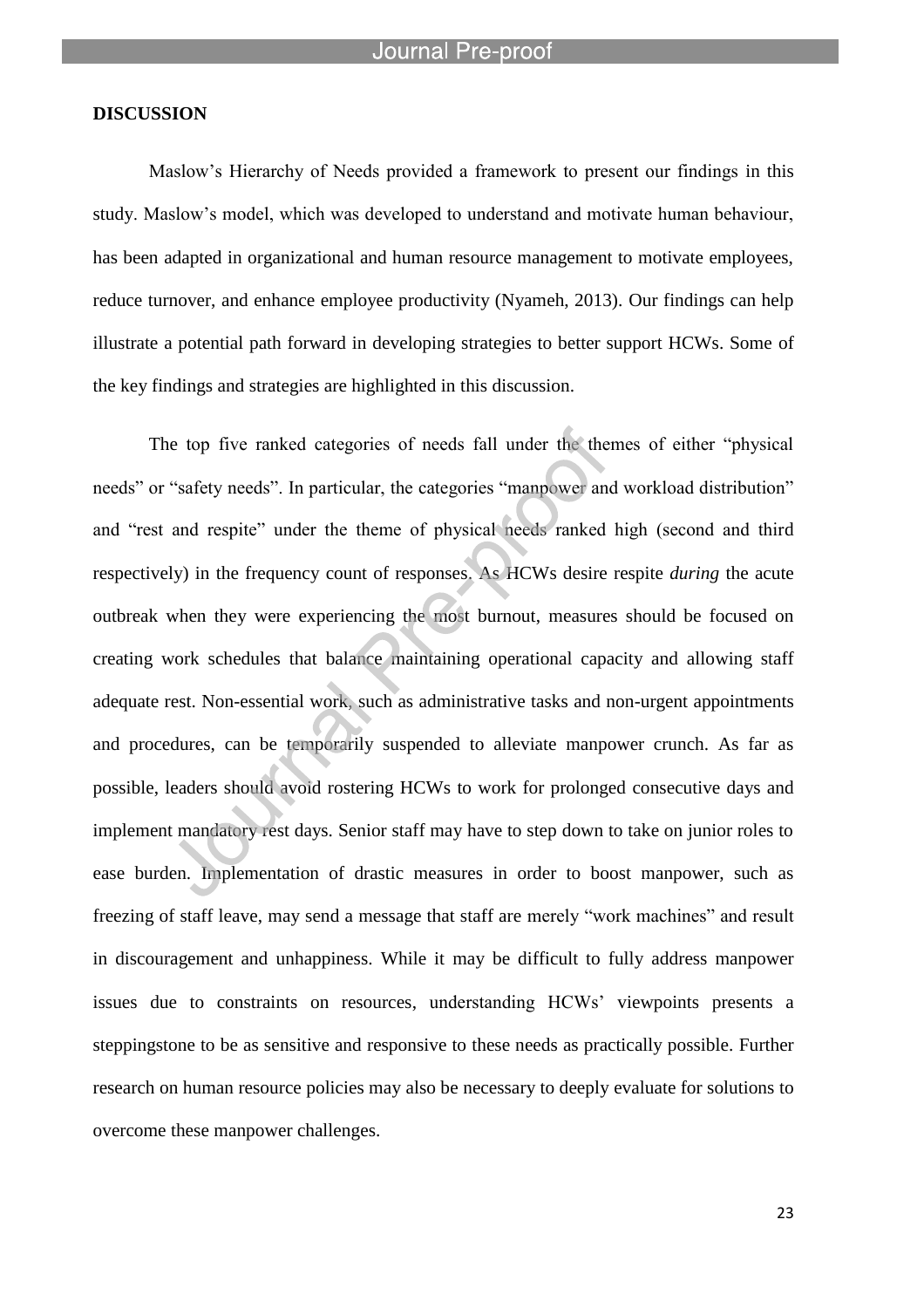l

When deploying staff as a short-term solution to the manpower crunch, deployment of staff with mismatched skills or limited access authorization may result in lower productivity and heightened stress (Lam  $\&$  Hung, 2013). Hence, it is important that HCWs are given ample notice and proper training (e.g. COVID-19 knowledge, relevant skills training, stress management) before deployment, and be closely monitored for signs of psychological distress (Du et al., 2020). Other considerations in managing manpower also include providing support for HCWs who have to work longer hours or face quarantine isolation and have difficulties in balancing work and home obligations. Studies have shown that HCWs are more likely to respond to the call of duty if adequate support is provided (O'Sullivan et al., 2009). Strategies that organizations may consider include providing allowances for HCWs to engage child or elder care services, and implementing more flexible work arrangements.

The three other categories in the top five ranked categories of needs: "emotional security", "workplace safety" and "confidence and trust in leadership" are all under the theme of safety needs. The key to meeting these needs is underpinned by effective communication. In our study, participants expressed the need for clearer work directives and more frequent updates that are disseminated in a transparent, consistent, and streamlined manner. In a study on Ebola outbreak preparedness planning, Broom et al. (2017) similarly found that the inconsistency and sheer volume of information led to greater uncertainty, lack of trust, and dismissal of the information by HCWs. Strategies for more effective information dissemination across different levels of management can be developed to promote emotional security. Similarly, in ensuring workplace safety, greater sense of security can be promoted just by timely communications of the measures in place to reassure HCWs that care is taken to ensure their safety. Emotional security can also be further enhanced by expressing encouragement and gratitude to HCWs. Such a simple but powerful act honours the commitment and sacrifice of HCWs, sends a message that they are not overlooked and helps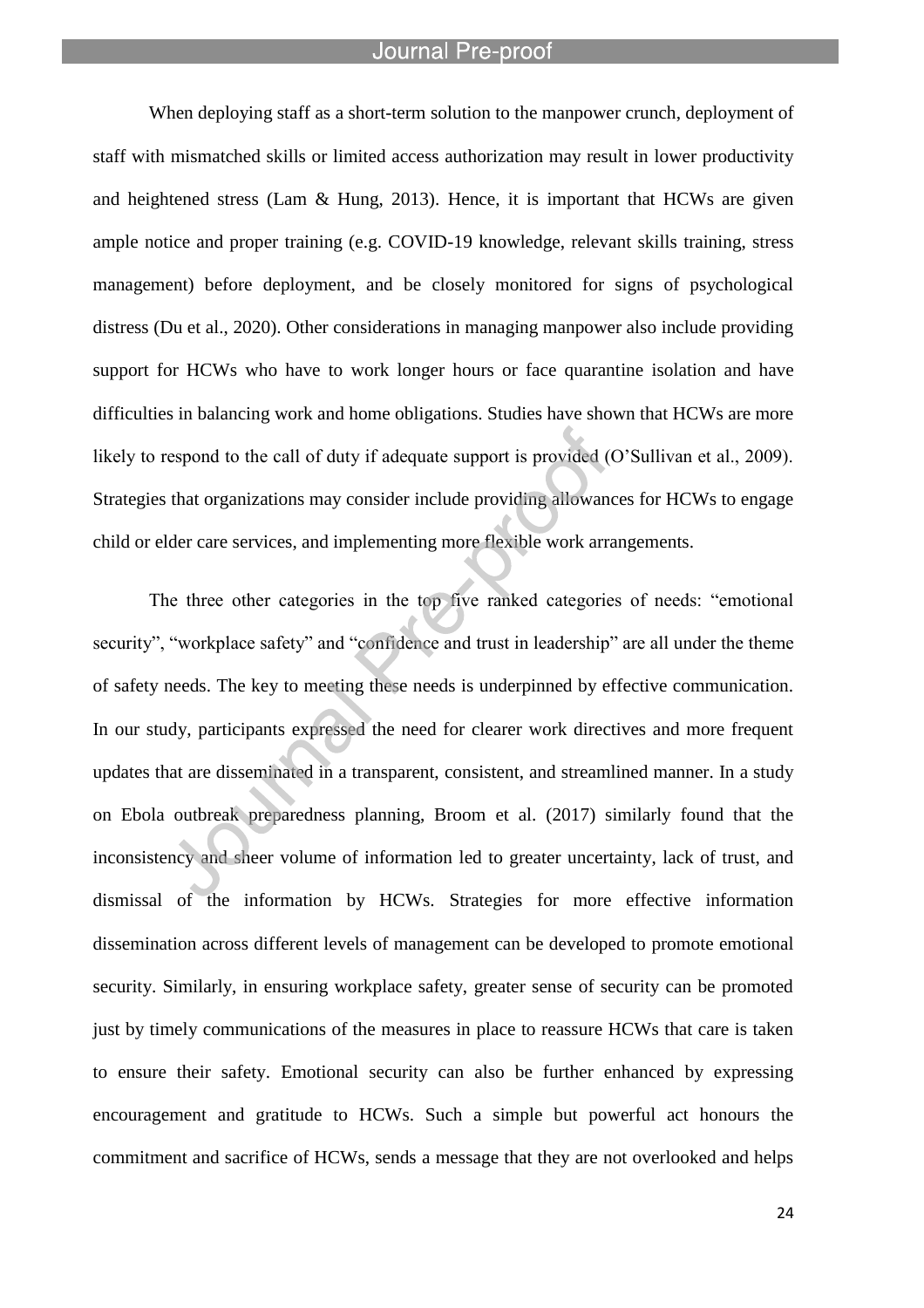reinforce their commitment to continue providing care under extraordinarily difficult circumstances (Shanafelt et al., 2020).

l

Communication also ties in with leadership, as leaders must be able to connect with their teams to learn about their concerns. Holding regular engagement sessions to check-in on staff, and to collect and act appropriately on feedback signals that leadership value HCWs' contributions and are invested in their well-being. It also opens a channel to align perceptions and to allow for clarifications, which would in turn boost work morale. On the contrary, being unreceptive to feedback may brew discontentment and demotivation, and lead to burnout.

It is clear that multiple factors contribute towards the mental well-being of HCWs, and these factors often interweave with each other. To protect the psychological well-being of HCWs, these underlying factors contributing to their stress and mental burden must first be addressed. Nonetheless, it remains important to identify at-risk individuals and intervene early to avoid long-term maladaptive coping responses and psychological distress (Maunder et al., 2006). Online mental health resources and services (e.g. telepsychiatry, mobile applications) should be developed if not yet available, and awareness of such resources and services should be promoted to encourage utilization. Furthermore, a unique difference between pandemic management and other disaster crisis management is the need to consider the adverse effects of isolation on HCWs' psychological well-being (Bai et al., 2004). The impact of social isolation may be mitigated by implementing "buddying systems" and webbased support groups to enhance social support (Maunder, 2004). These measures may provide an opportunity for cathartic ventilation and gaining a better perspective on the situation (Tam et al., 2004).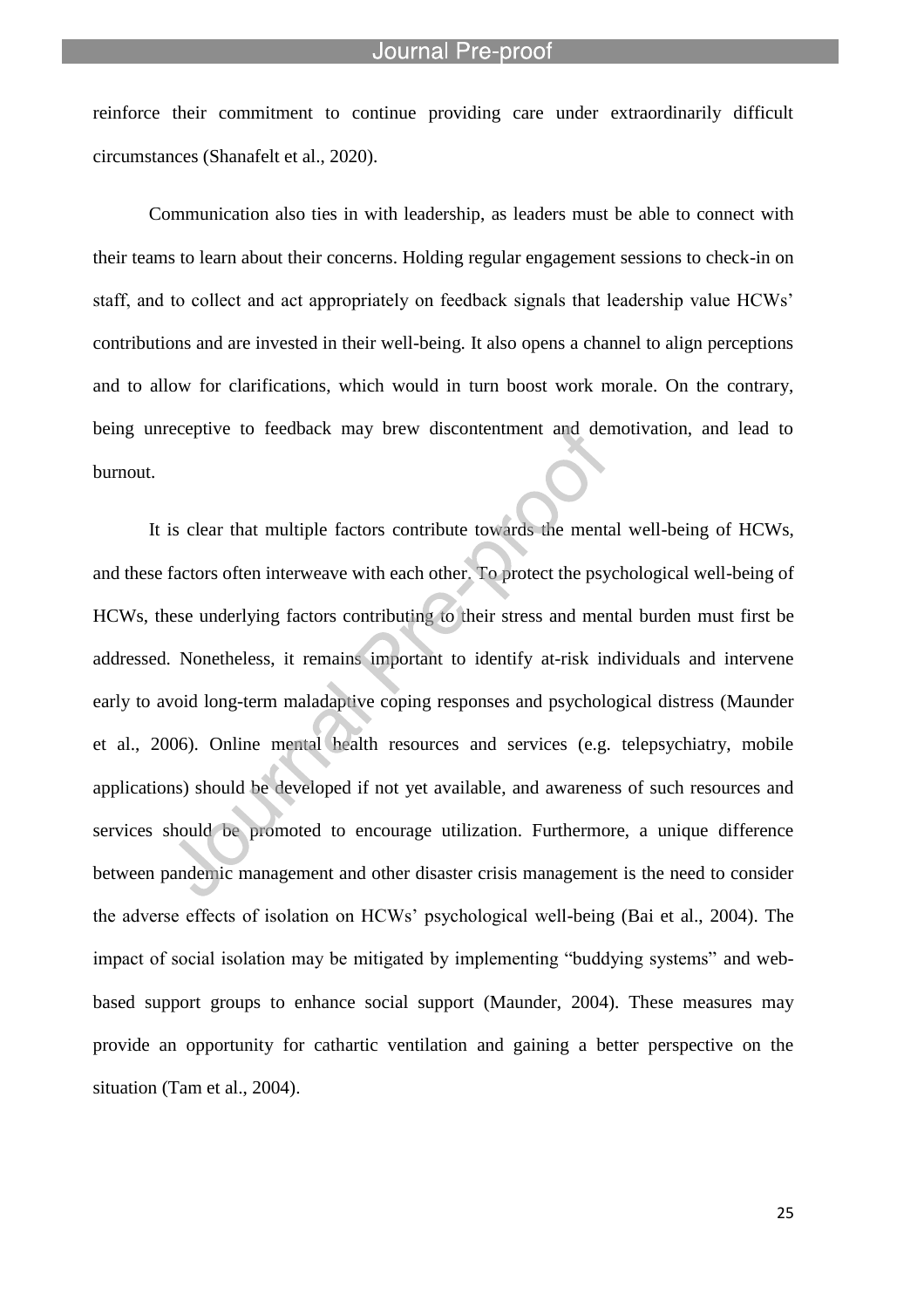l

Finally, there are several other practical needs raised by participants in the study that organization may also consider addressing. Remunerations, such as appropriate overtime pay or allowances and monetary incentives, are tangible ways of recognising HCWs' efforts and may be valued as a source of motivation by some HCWs. A review of medical coverage and benefits to include facilitation of testing and treatment for affected HCWs and extension of medical leave entitlement may help alleviate worries about medical coverage during the outbreak. Technology advancements are needed to overcome constraints imposed by infectious disease outbreaks, particularly in areas of telemedicine, remote working, and automation to replace human contact (Clipper, 2020).

#### **Strengths and limitations**

This study has several strengths. The use of an open-ended survey question facilitated the collection of a spectrum of responses and participants were able to focus on matters most pertinent to them. Conducting the study during the COVID-19 outbreak allowed for real-time feedback, which reduced any recall bias. Generalizability of findings was enhanced as this study was conducted across multiple healthcare institutions from the largest healthcare cluster in Singapore.

However, some potential limitations were noted. As this study was intended to analyse the responses to an open-ended question embedded in a survey conducted for a larger study, it may not obtain the same degree of richness as an interview or focus group study. Furthermore, as response to the open-ended question in the survey was optional, not all participants provided free text responses to this item; approximately a quarter of the sample did. There is a possibility that individuals with strong sentiments were more likely to have responded to the open-ended survey question, while the views of HCWs who did not feel as strongly would not be captured. However, as the underlying intention of this study was to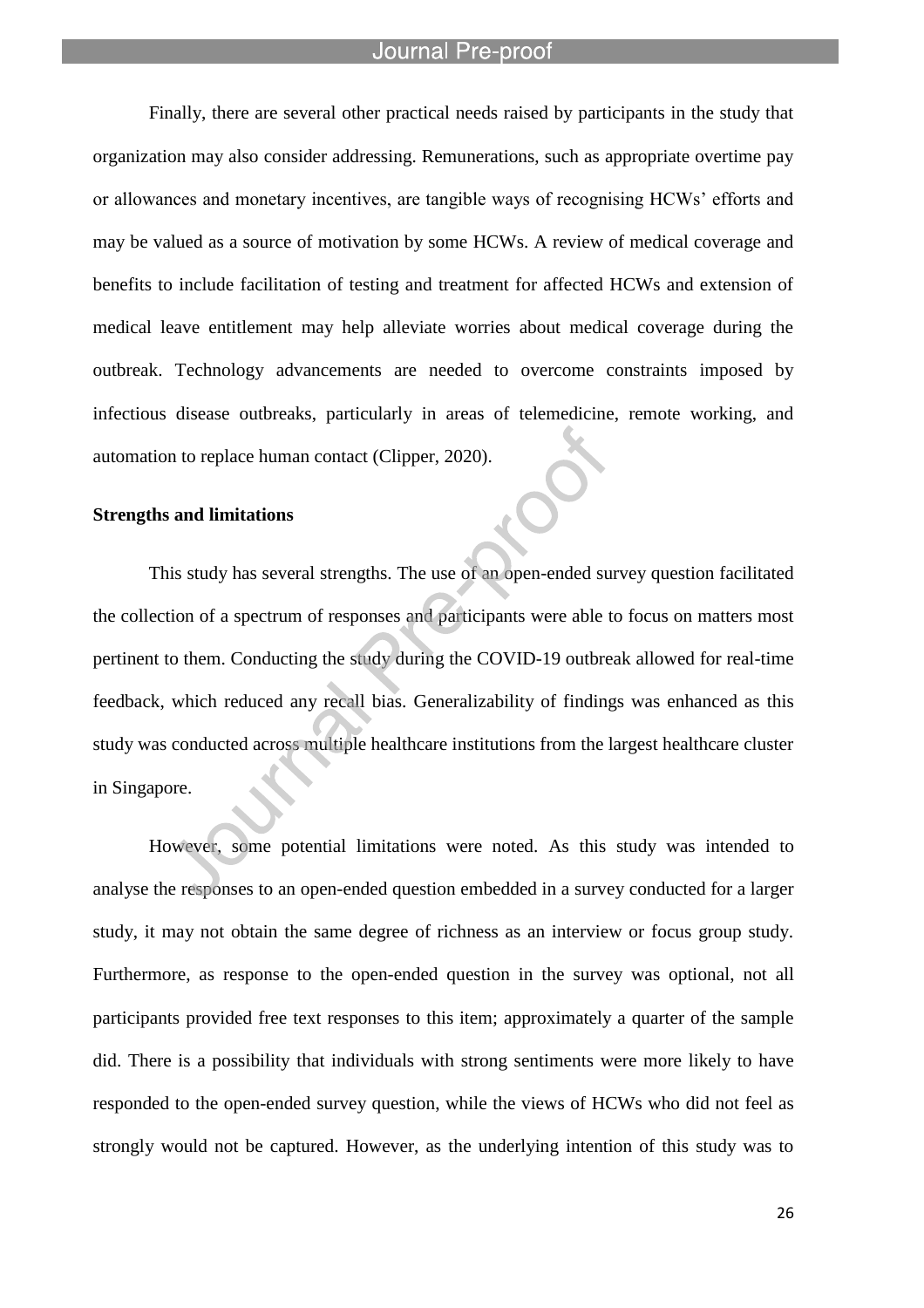identify areas for improvement, as long as there was recurring feedback of a similar nature, it would suggest that the themes identified in this study reflect areas of need that can be further explored.

l

Journal Piezona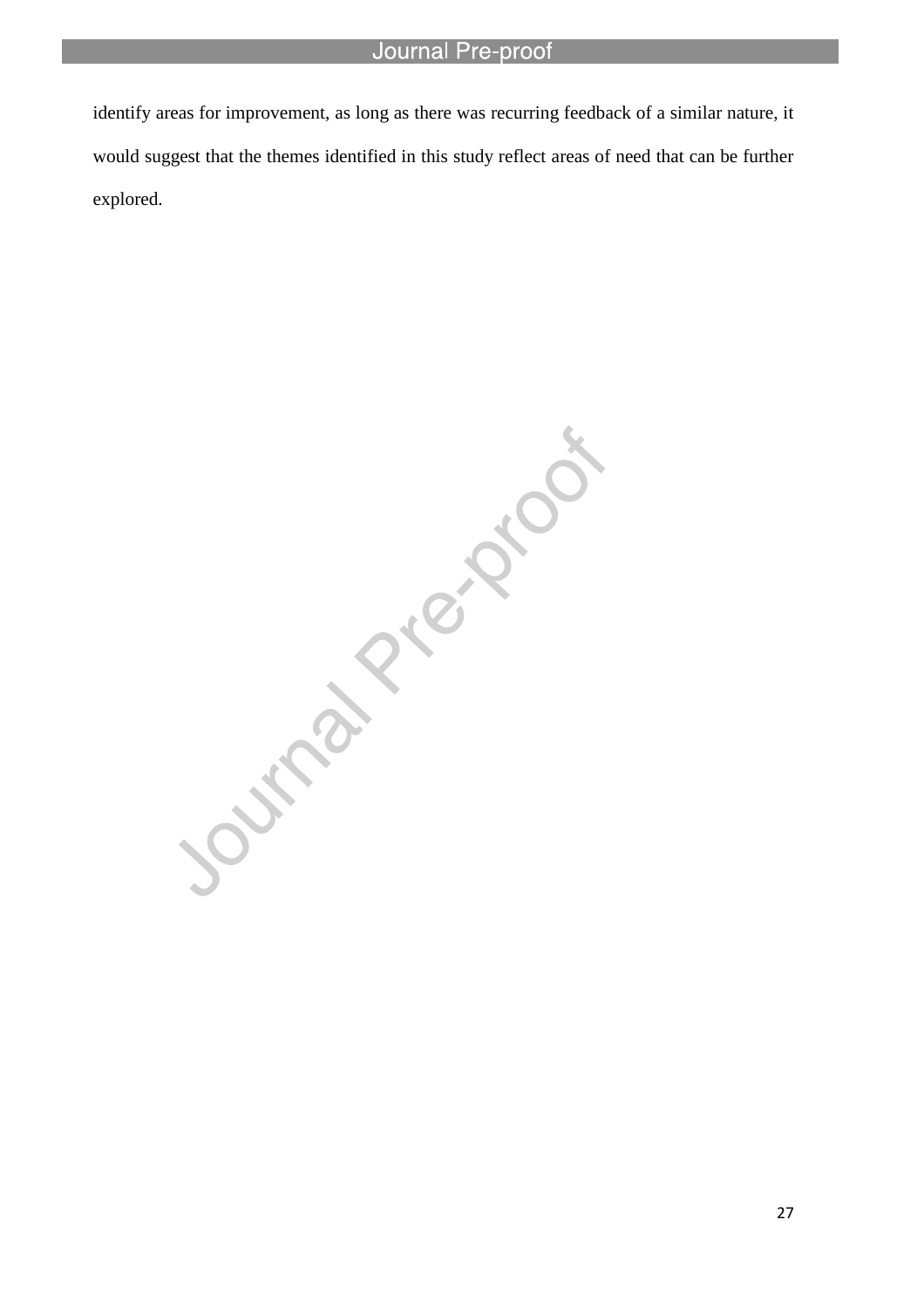# **CONCLUSION**

Despite significant advances in the field of medicine, the dangers posed by emerging infectious diseases are amplified in today's increasingly interconnected world. In the face of a pandemic, HCWs are asked to face increased risks and demands with fewer resources. Healthcare organizations and governmental bodies must recognize and support the needs of HCWs to protect their well-being, as well as motivate them to work through such crises. Findings from this study unveiled a wide range of unmet needs faced by HCWs during the pandemic, and provide an overview of the various areas of need which may help guide future research and development of interventions to mitigate the negative psychological impact of prolonged disease outbreaks.

**Survey Press** 

28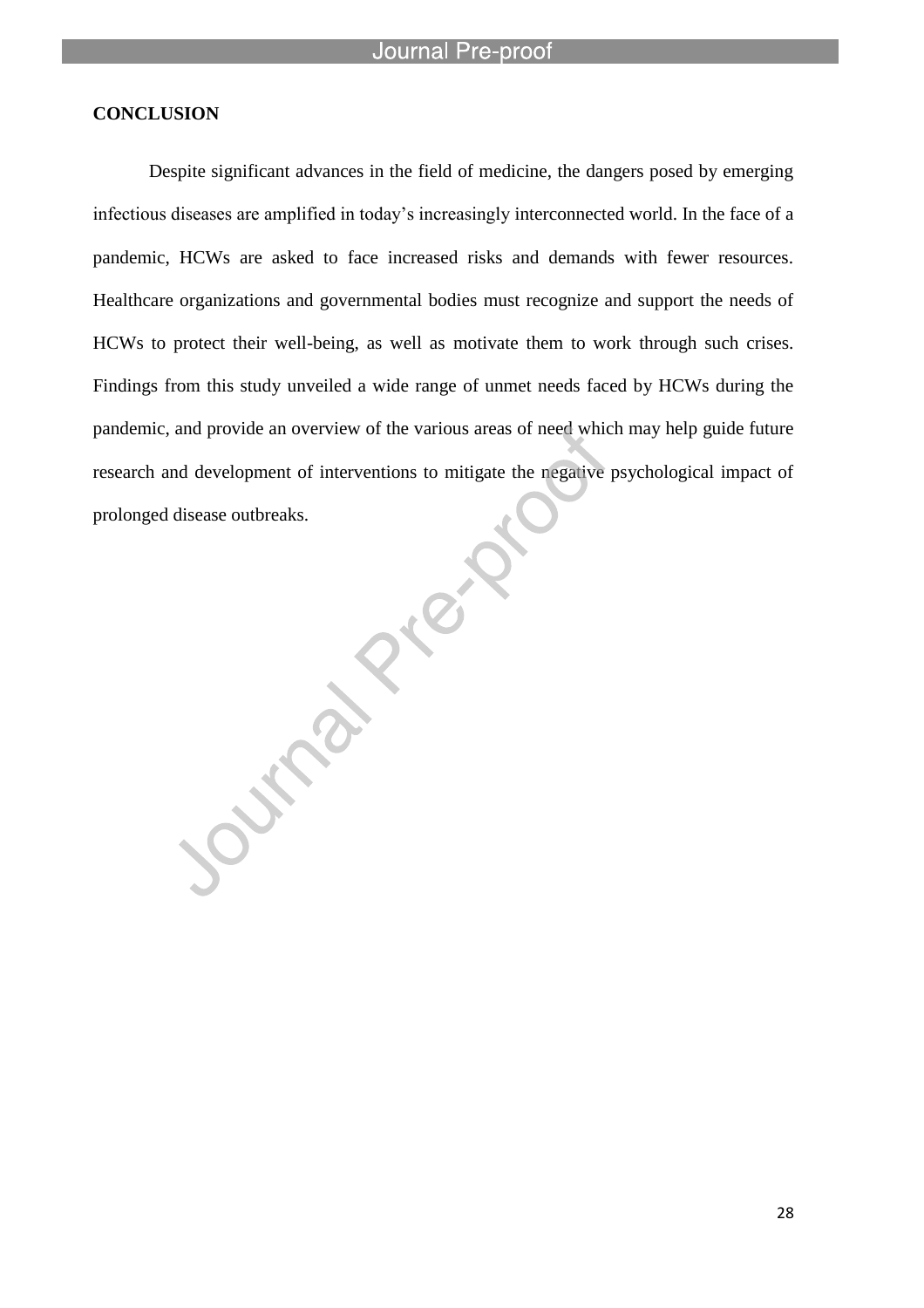#### **REFERENCES**

l

- Bai, Y., Lin, C.-C., Lin, C.-Y., Chen, J.-Y., Chue, C.-M., & Chou, P. (2004). Survey of stress reactions among health care workers involved with the SARS outbreak. *Psychiatric Services*, *55*(9), 1055–1057. https://doi.org/10.1176/appi.ps.55.9.1055
- Bengtsson, M. (2016). How to plan and perform a qualitative study using content analysis. *NursingPlus Open*, *2*, 8–14. https://doi.org/10.1016/j.npls.2016.01.001
- Broom, J., Broom, A., & Bowden, V. (2017). Ebola outbreak preparedness planning: A qualitative study of clinicians' experiences. *Public Health*, *143*, 103–108. https://doi.org/10.1016/j.puhe.2016.11.008
- Chan, A. O. M., & Chan, Y. H., (2004). Psychological impact of the 2003 severe acute respiratory syndrome outbreak on health care workers in a medium size regional general hospital in Singapore. *Occupational Medicine*, *54*(3), 190–196. https://doi.org/10.1093/occmed/kqh027
- Chong, M.-Y., Wang, W.-C., Hsieh, W.-C., Lee, C.-Y., Chiu, N.-M., Yeh, W.-C., Huang, T.- L., Wen, J.-K., & Chen, C.-L. (2004). Psychological impact of severe acute respiratory syndrome on health workers in a tertiary hospital. *British Journal of Psychiatry*, *185*(2), 127–133. Cambridge Core. https://doi.org/10.1192/bjp.185.2.127
- Clipper, B. (2020). The Influence of the COVID-19 Pandemic on Technology: Adoption in Health Care. *Nurse Leader*, *18*(5), 500–503. https://doi.org/10.1016/j.mnl.2020.06.008
- Du, J., Dong, L., Wang, T., Yuan, C., Fu, R., Zhang, L., Liu, B., Zhang, M., Yin, Y., Qin, J., Bouey, J., Zhao, M., & Li, X. (2020). Psychological symptoms among frontline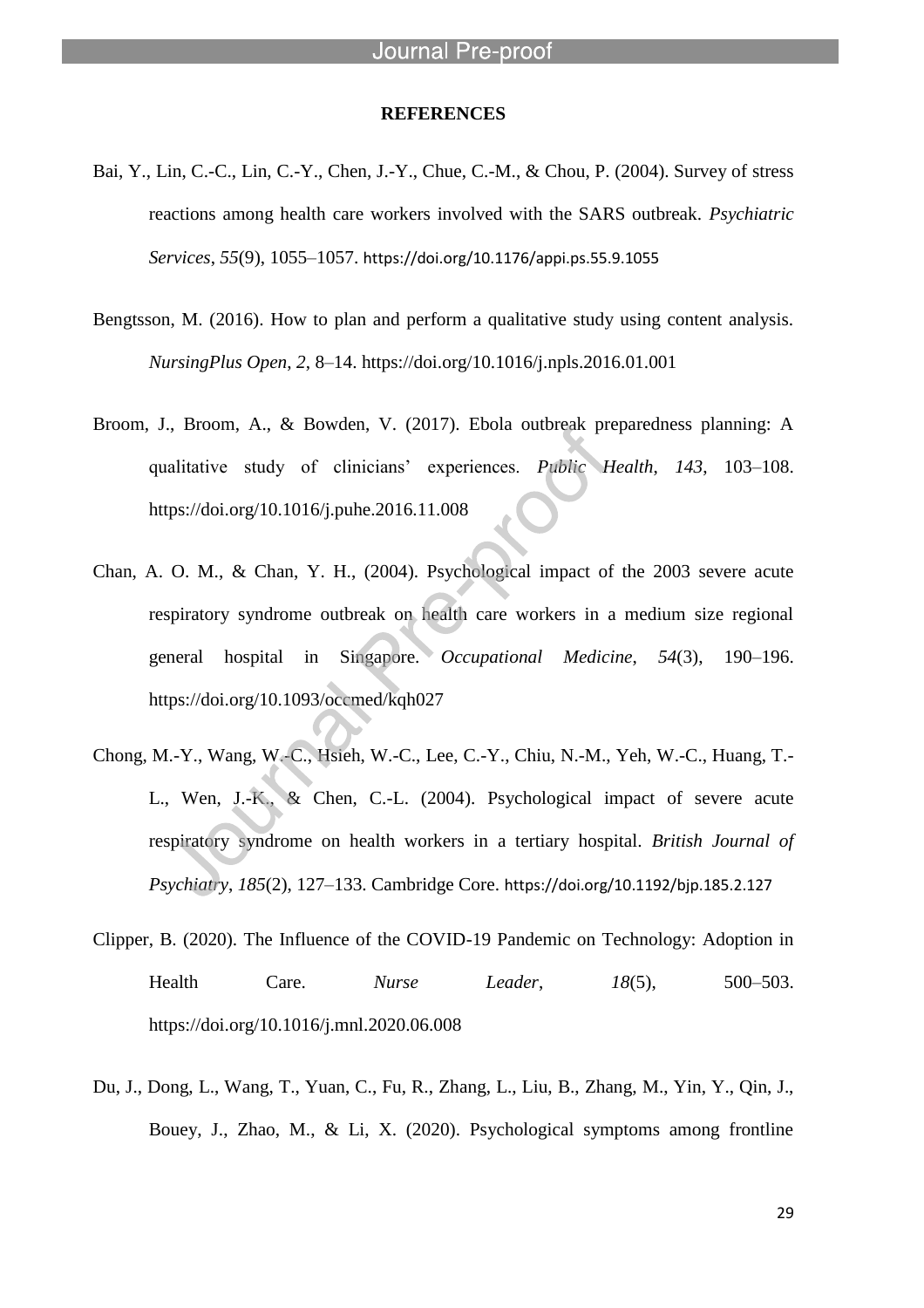healthcare workers during COVID-19 outbreak in Wuhan. *General Hospital Psychiatry*. https://doi.org/10.1016/j.genhosppsych.2020.03.011

- Hsieh, H.-F., & Shannon, S. E. (2005). Three approaches to qualitative content analysis. *Qualitative Health Research*, *15*(9), 1277–1288. https://doi.org/10.1177/1049732305276687
- Kaur, A. (2013). Maslow's need hierarchy theory: Applications and criticisms. *Global Journal of Management and Business Studies*, *3*(10), 1061–1064.
- Lam, K. K., & Hung, S. Y. M. (2013). Perceptions of emergency nurses during the human swine influenza outbreak: A qualitative study. *International Emergency Nursing*, *21*(4), 240–246. https://doi.org/10.1016/j.ienj.2012.08.008
- Maunder R. G., Lancee, W. J., Balderson, K. E., Bennett, J. P., Borgundvaag, B., Evans, S., Fernandes, C. M. B., Goldbloom, D. S., Gupta, M., Hunter, J. J., Hall, L. M., Nagle, L. M., Pain, C., Peczeniuk, S. S., Raymond, G., Read, N., Rourke, S. B., Steinberg, R. J., Stewart, T. E., … Wasylenki, D. A. (2006). Long-term psychological and occupational effects of providing hospital healthcare during SARS outbreak. *Emerging Infectious Diseases, 12(12),* 1924–1932. https://doi.org/10.3201/eid1212.060584
- Maunder, R. G. (2004). The experience of the 2003 SARS outbreak as a traumatic stress among frontline healthcare workers in Toronto: Lessons learned. *Philosophical Transactions of the Royal Society of London. Series B: Biological Sciences*, *359*(1447), 1117–1125. https://doi.org/10.1098/rstb.2004.1483
- Ministry of Health Singapore. (2019). Health Manpower [Table]. Retrieved from Ministry of Health Singapore website: https://www.moh.gov.sg/resources-statistics/singaporehealth-facts/health-manpower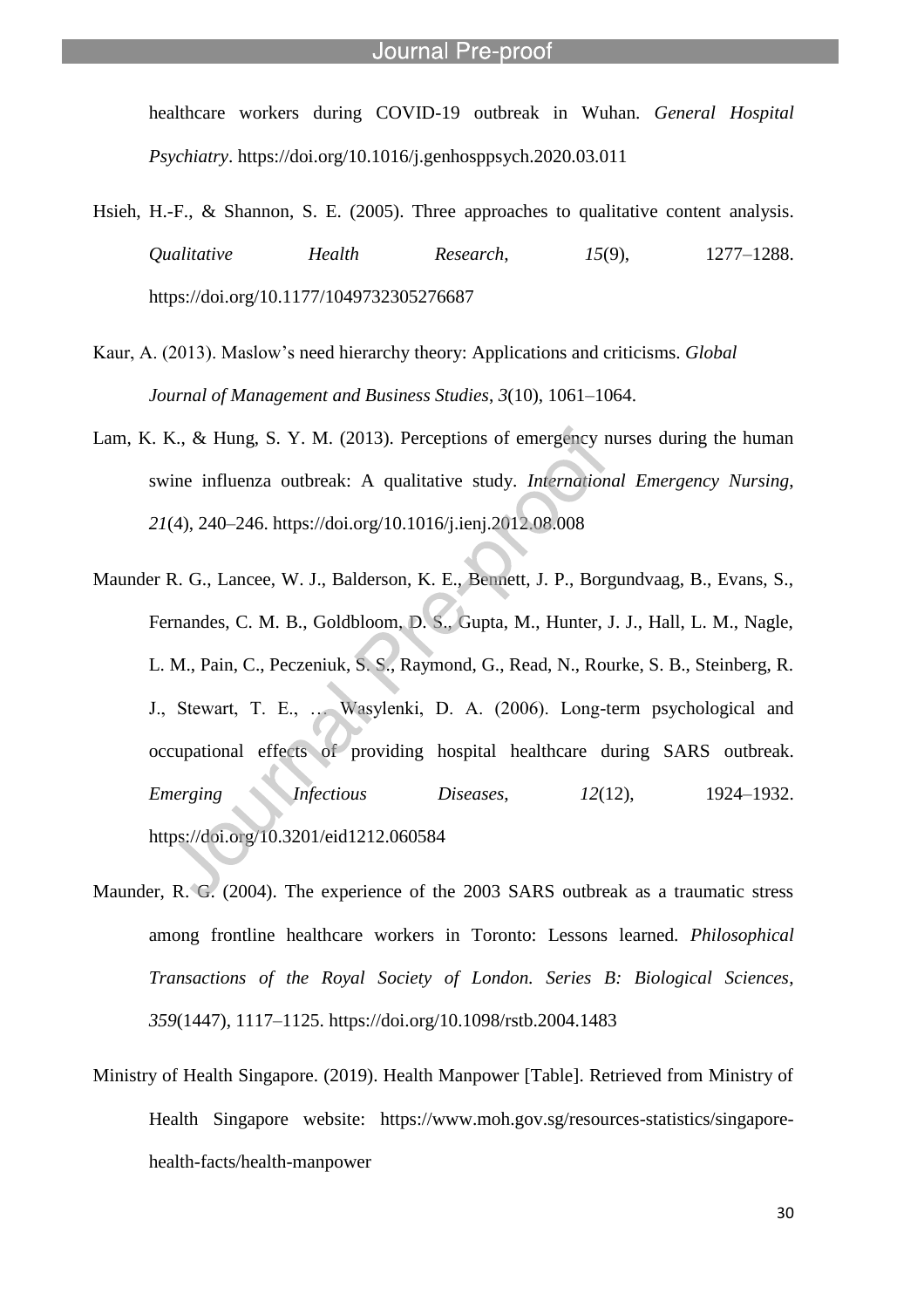Nyameh, J. (2013). Application of the Maslow's hierarchy of need theory; impacts and implications on organizational culture, human resource and employee's performance. *International Journal of Business and Management Invention, 2*(3), 39-45.

l

- O'Sullivan, T. L., Amaratunga, C., Phillips, K. P., Corneil, W., O'Connor, E., Lemyre, L., & Dow, D. (2009). If schools are closed, who will watch our kids? Family caregiving and other sources of role conflict among nurses during large-Scale outbreaks. *Prehospital and Disaster Medicine*, *24*(4), 321–325. https://doi.org/10.1017/S1049023X00007044
- Shanafelt, T., Ripp, J., & Trockel, M. (2020). Understanding and addressing sources of anxiety among health care professionals during the COVID-19 pandemic. *Journal of the American Medical Association, 323*(21), 2133-2134. https://doi.org/10.1001/jama.2020.5893
- Tam, C. W. C., Pang, E. P. F., Lam, L. C. W., & Chiu, H. F. K. (2004). Severe acute respiratory syndrome (SARS) in Hong Kong in 2003: Stress and psychological impact among frontline healthcare workers. *Psychological Medicine*, *34*(7), 1197–1204. https://doi.org/10.1017/S0033291704002247
- Teo, I., Chay, J., Cheung, Y. B., Sung, S. C., Tewani, K. G., Yeo, L. F., Yang, G. M., Pan, F. T., Ng, J. Y., Abu Bakar Aloweni, F., Ang, H. G., Ayre, T. C., Chai-Lim, C., Chen, R. C., Heng, A. L., Nadarajan, G. D., Ong, M. E. H., See, B., Soh, C. R., … Tan, H. K. (2021). Healthcare worker stress, anxiety and burnout during the COVID-19 pandemic in Singapore: A 6-month multi-centre prospective study. *PLOS ONE*, *16*(10), e0258866. https://doi.org/10.1371/journal.pone.0258866